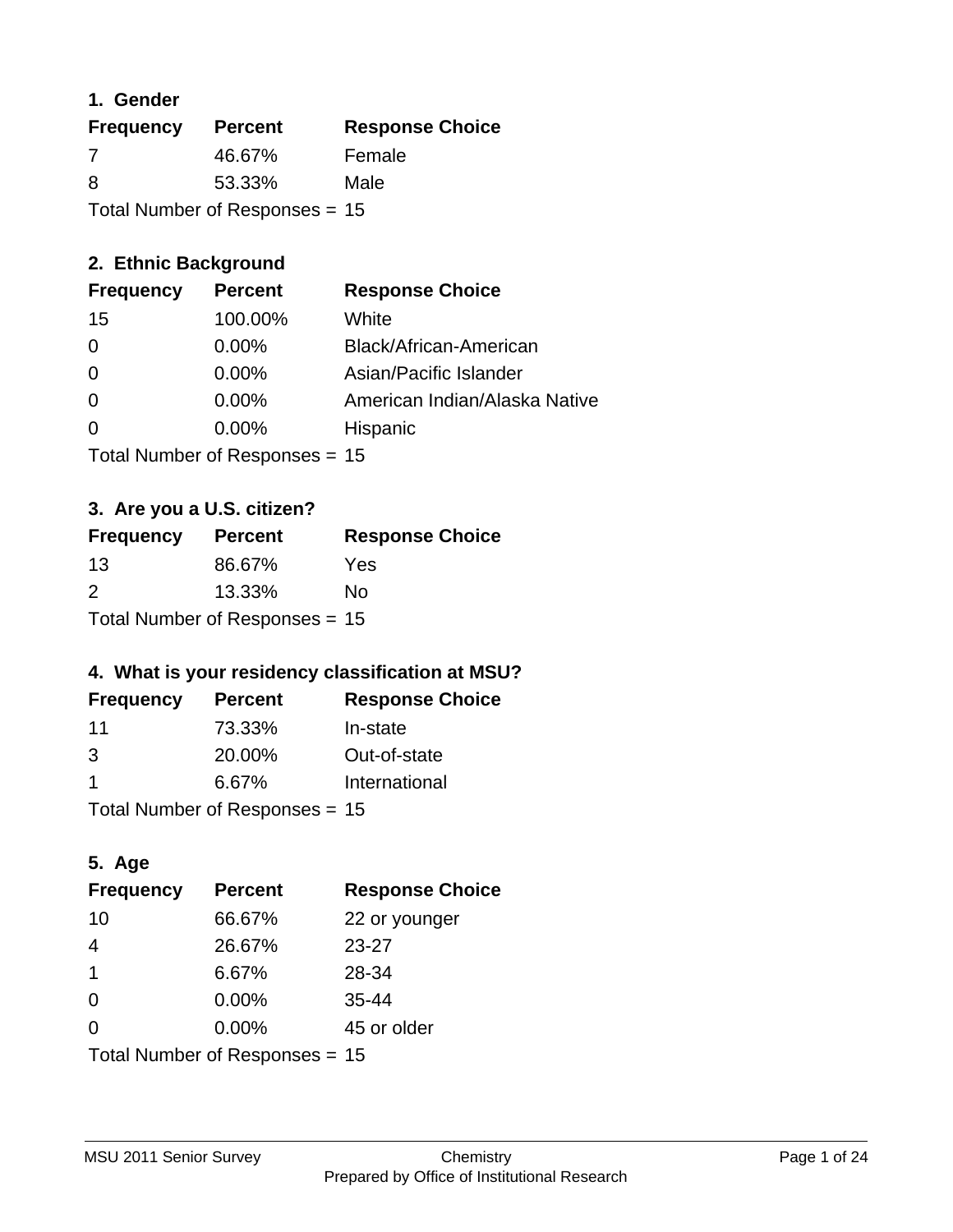**6. Has either of your parents received a bachelor's degree?**

| <b>Frequency</b>                 | <b>Percent</b> | <b>Response Choice</b> |
|----------------------------------|----------------|------------------------|
| 8                                | 53.33%         | Yes                    |
| -7                               | 46.67%         | No                     |
| Total Number of Responses = $15$ |                |                        |

# **7. Has either of your parents received a degree from Murray State?**

| <b>Frequency</b> | <b>Percent</b> | <b>Response Choice</b> |
|------------------|----------------|------------------------|
| .5               | 33.33%         | Yes                    |
| 10               | 66.67%         | No                     |
|                  |                |                        |

Total Number of Responses = 15

# **8. What was your original entry status to MSU?**

| <b>Frequency</b> | <b>Percent</b>               | <b>Response Choice</b>                           |
|------------------|------------------------------|--------------------------------------------------|
| 12               | 80.00%                       | Freshman                                         |
| 2                | 13.33%                       | Transfer from community college/technical school |
| $\mathbf 1$      | 6.67%                        | Transfer from 4-yr institution                   |
|                  | Total Number of Deepensee 15 |                                                  |

Total Number of Responses = 15

### **9. If transfer student, how many credits were transferred?**

| <b>Frequency</b>                | <b>Percent</b> | <b>Response Choice</b> |
|---------------------------------|----------------|------------------------|
| - 0                             | $0.00\%$       | 12 or fewer            |
| 1                               | 33.33%         | $13 - 30$              |
| $\mathbf 1$                     | 33.33%         | $31 - 60$              |
| 1                               | 33.33%         | Over <sub>60</sub>     |
| $Total Number of Doconence = 2$ |                |                        |

I otal Number of Responses  $=$  3

# **10. If transfer student, approximately what percent of your University Studies (general education) classes did you take at Murray State?**

| <b>Frequency</b>                | <b>Percent</b> | <b>Response Choice</b> |
|---------------------------------|----------------|------------------------|
| -1                              | 33.33%         | Under 25%              |
| $\Omega$                        | 0.00%          | 25-49%                 |
| $\mathbf 1$                     | 33.33%         | 50-74%                 |
| $\mathbf 1$                     | 33.33%         | 75-100%                |
| Total Number of Responses $=$ 3 |                |                        |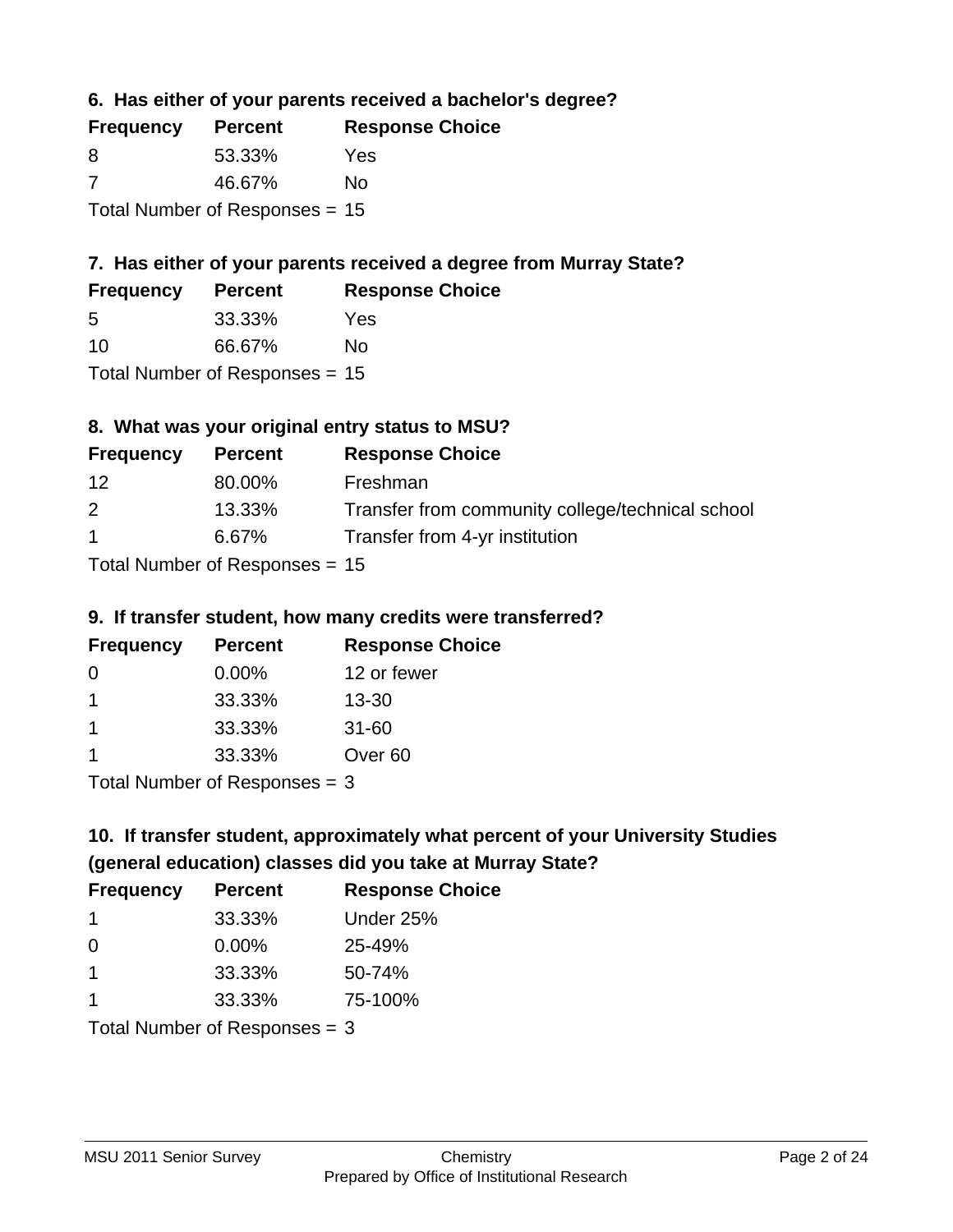### **11. What has been your attendance status at MSU?**

| <b>Frequency</b>               | <b>Percent</b> | <b>Response Choice</b>     |
|--------------------------------|----------------|----------------------------|
| 15                             | 100.00%        | <b>Primarily full-time</b> |
| 0                              | $0.00\%$       | <b>Primarily part-time</b> |
| Total Number of Responses = 15 |                |                            |

## **12. In which Residential College are you a member?**

| <b>Frequency</b> | <b>Percent</b> | <b>Response Choice</b>            |
|------------------|----------------|-----------------------------------|
| 1                | 6.67%          | Do not know                       |
| 0                | $0.00\%$       | <b>Clark College</b>              |
| 0                | $0.00\%$       | <b>Elizabeth College</b>          |
|                  | 6.67%          | <b>Franklin-Springer Colleges</b> |
| 3                | 20.00%         | <b>Hart College</b>               |
| 2                | 13.33%         | <b>Hester College</b>             |
| 3                | 20.00%         | <b>Regents College</b>            |
|                  | 6.67%          | <b>Richmond College</b>           |
|                  | 26.67%         | <b>White College</b>              |
|                  |                |                                   |

Total Number of Responses = 15

# **13. Have you ever received any type of Financial Aid while at MSU? (Scholarships, grants, work-study, etc.)**

| <b>Frequency</b> | <b>Percent</b>               | <b>Response Choice</b> |
|------------------|------------------------------|------------------------|
| 13               | 86.67%                       | Yes                    |
| 2                | 13.33%                       | No.                    |
|                  | Tetal Nivesbox of Desperance |                        |

Total Number of Responses = 15

# **14. What degree are you seeking at this time?**

| <b>Frequency</b> | <b>Percent</b>                   | <b>Response Choice</b> |
|------------------|----------------------------------|------------------------|
| $\Omega$         | $0.00\%$                         | Associate              |
| 15               | 100.00%                          | <b>Baccalaureate</b>   |
|                  | Total Number of Responses = $15$ |                        |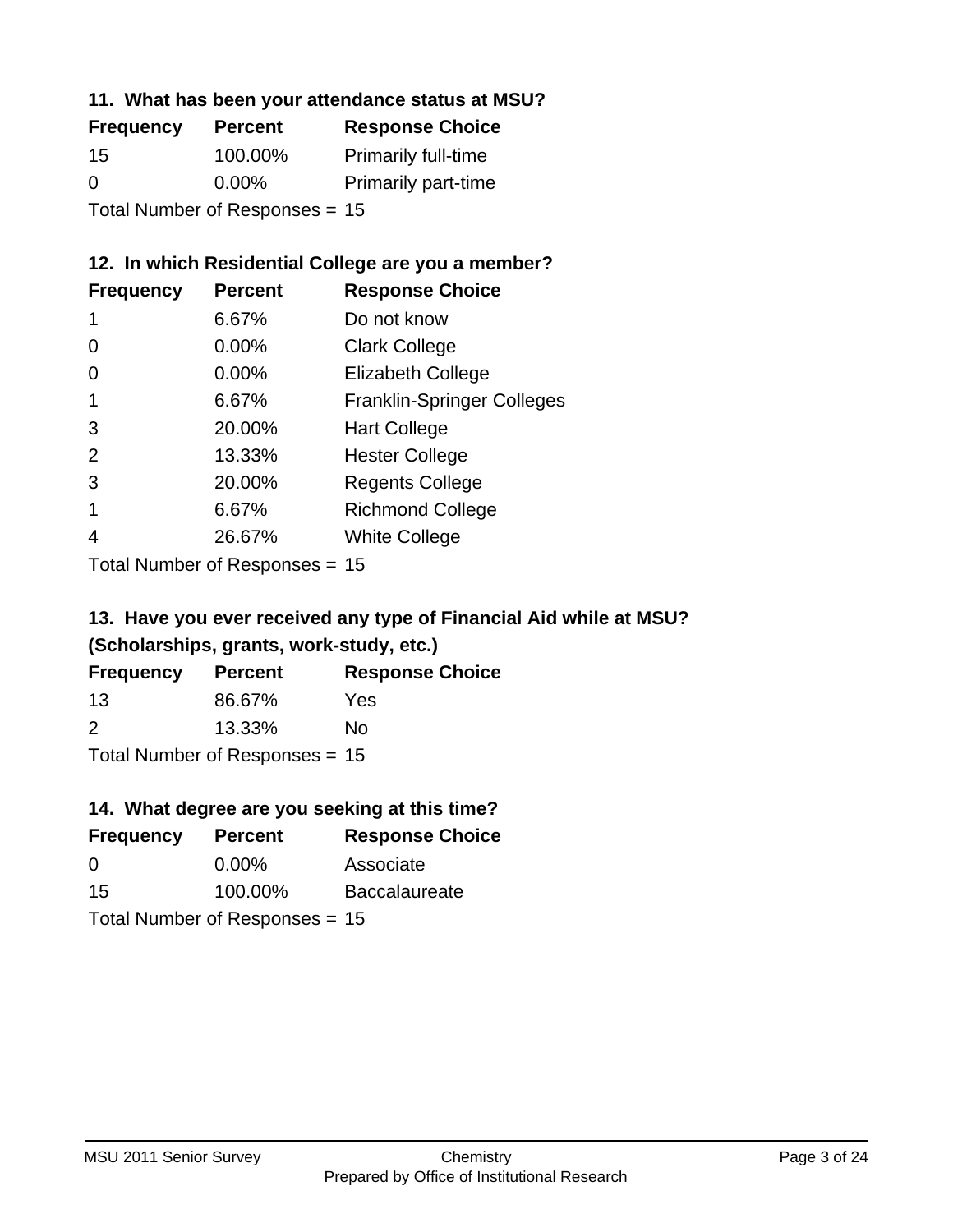**15. How many years will it take you to complete your degree from the point of your initial enrollment in college (including any time at a previous institution)?**

| <b>Frequency</b> | <b>Percent</b> | <b>Response Choice</b> |
|------------------|----------------|------------------------|
| $\Omega$         | 0.00%          | Two                    |
| 1                | 6.67%          | <b>Three</b>           |
| 9                | 60.00%         | Four                   |
| 2                | 13.33%         | Five                   |
| 1                | 6.67%          | <b>Six</b>             |
| 2                | 13.33%         | More than six          |
|                  |                |                        |

Total Number of Responses = 15

#### **16. In what range does your grade point average fall?**

| <b>Frequency</b> | <b>Percent</b> | <b>Response Choice</b> |
|------------------|----------------|------------------------|
| 0                | $0.00\%$       | $2.00 - 2.50$          |
| -3               | 20.00%         | $2.51 - 3.00$          |
| -9               | 60.00%         | $3.01 - 3.50$          |
| 3                | 20.00%         | $3.51 - 4.00$          |
|                  |                |                        |

Total Number of Responses = 15

# **They are used to sort the data, and do not appear in this table Questions 17 and 18 relate to department and program information.**

### **19. For what purpose did you enroll at MSU?**

| <b>Frequency</b>               | <b>Percent</b> | <b>Response Choice</b>                    |
|--------------------------------|----------------|-------------------------------------------|
| 0                              | $0.00\%$       | To receive an associate degree            |
| 15                             | 100.00%        | To receive a baccalaureate degree         |
| 0                              | $0.00\%$       | To take a few job related courses         |
| $\Omega$                       | $0.00\%$       | To transfer to another college/university |
| Total Number of Responses = 15 |                |                                           |

# **20. What is the highest degree you eventually hope to receive?**

| <b>Frequency</b> | <b>Percent</b>            | <b>Response Choice</b> |
|------------------|---------------------------|------------------------|
| 0                | 0.00%                     | Associate              |
| 2                | 13.33%                    | <b>Baccalaureate</b>   |
| 5                | 33.33%                    | Graduate               |
| 8                | 53.33%                    | Professional           |
|                  | Total Number of Desponses |                        |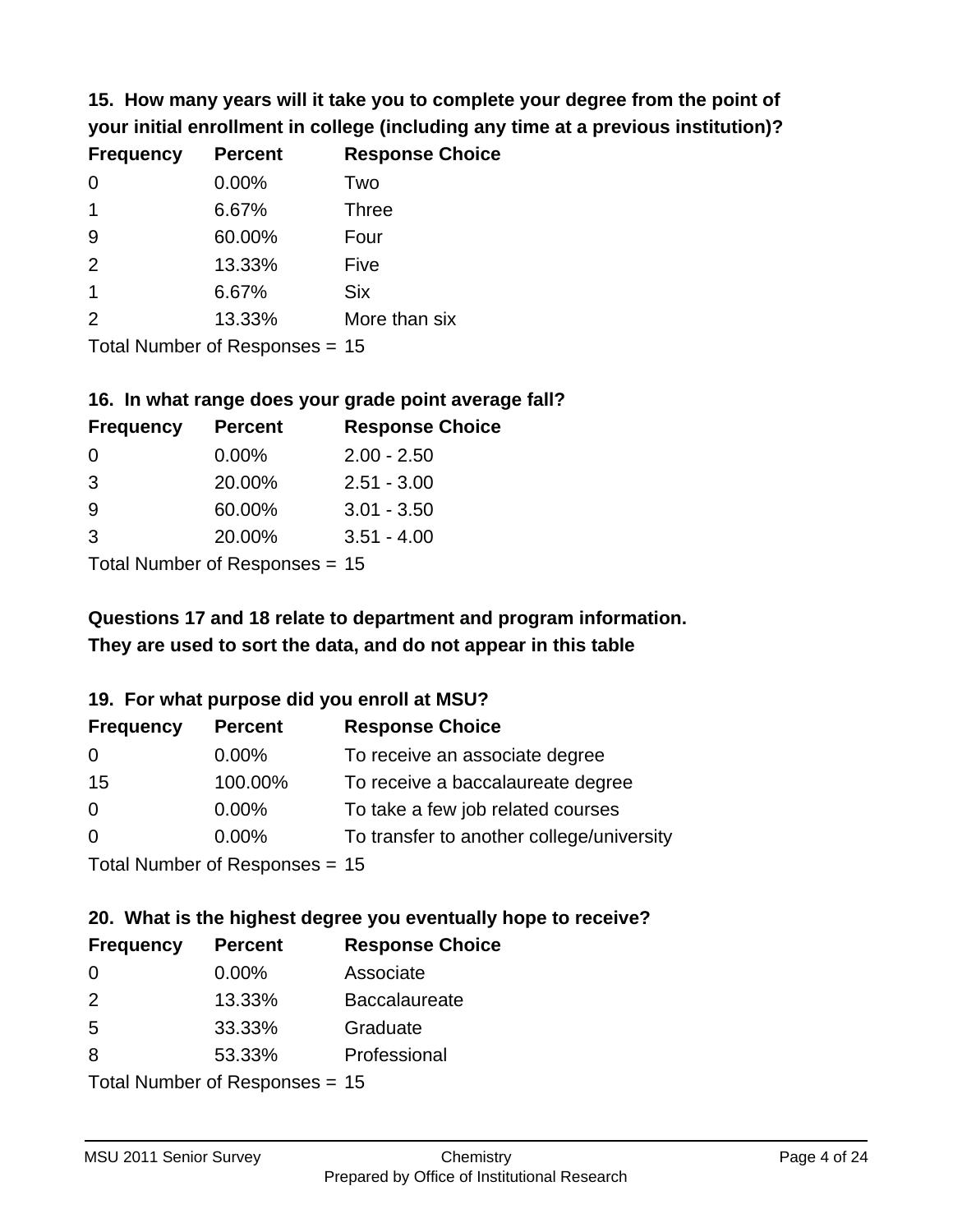### **21. Which best describes your situation?**

| <b>Frequency</b> | <b>Percent</b> | <b>Response Choice</b>               |
|------------------|----------------|--------------------------------------|
| -9               | 60.00%         | Did not change major/area            |
| $\Omega$         | $0.00\%$       | Did not initially declare major/area |
| 6                | 40.00%         | Changed major/area                   |
|                  |                |                                      |

Total Number of Responses = 15

## **22. While school was in session during the past year, how many hours per week, on average, did you work for pay?**

| <b>Frequency</b> | <b>Percent</b> | <b>Response Choice</b> |
|------------------|----------------|------------------------|
| 1                | 6.67%          | Did not work           |
| $\mathbf 1$      | 6.67%          | Worked 1-10 hrs        |
| 10               | 66.67%         | Worked 11-20 hrs       |
| 3                | 20.00%         | Worked 21-30 hrs       |
| $\Omega$         | 0.00%          | Worked 31-40 hrs       |
| $\Omega$         | 0.00%          | Worked over 40 hrs     |
|                  |                |                        |

Total Number of Responses = 15

### **23. For the most part, were classes offered at times convenient to you?**

| <b>Frequency</b> | <b>Percent</b>                 | <b>Response Choice</b> |
|------------------|--------------------------------|------------------------|
| 12               | 80.00%                         | Yes                    |
| 3                | 20.00%                         | No.                    |
|                  | Total Number of Responses = 15 |                        |

### **24. If no, what time would you have preferred?**

| <b>Frequency</b> | <b>Percent</b>                | <b>Response Choice</b> |
|------------------|-------------------------------|------------------------|
| $\Omega$         | $0.00\%$                      | Late afternoon         |
| $\Omega$         | $0.00\%$                      | Evening                |
| $\Omega$         | $0.00\%$                      | Weekend                |
| $\mathbf 1$      | 100.00%                       | During the day         |
|                  | Total Number of Responses = 1 |                        |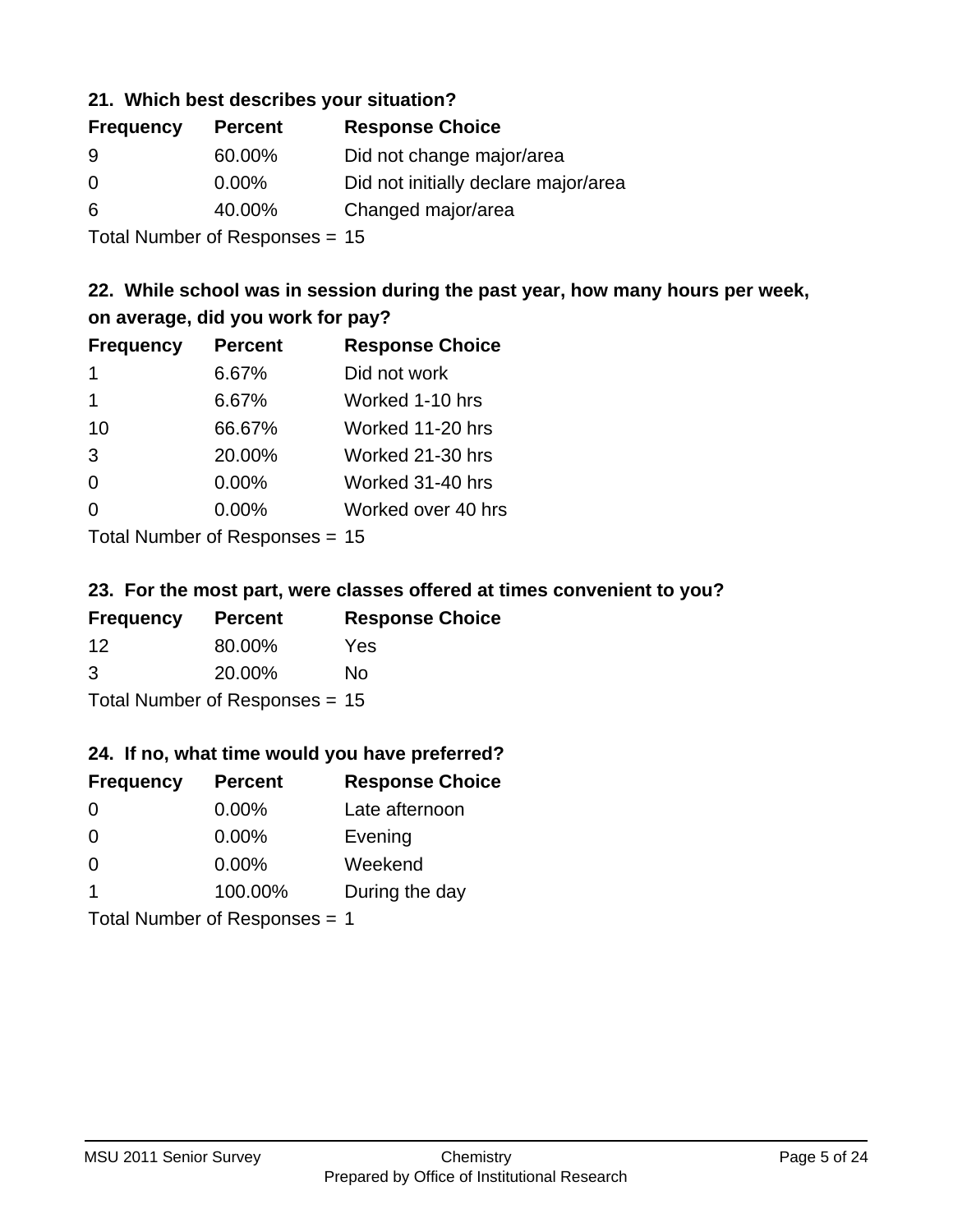# **25. Which best describes the location where you completed the majority of your**

| coursework? |  |
|-------------|--|
|-------------|--|

| <b>Frequency</b> | <b>Percent</b>                 | <b>Response Choice</b> |
|------------------|--------------------------------|------------------------|
| 15               | 100.00%                        | Murray                 |
| 0                | 0.00%                          | Paducah                |
| 0                | 0.00%                          | Ft. Campbell           |
| 0                | 0.00%                          | Madisonville           |
| 0                | 0.00%                          | Hopkinsville           |
| 0                | 0.00%                          | Henderson              |
| 0                | 0.00%                          | On the Internet        |
| 0                | 0.00%                          | Other                  |
|                  | Total Number of Responses = 15 |                        |

### **26. Did you take any online courses while at Murray State?**

| <b>Frequency</b> | <b>Percent</b>                 | <b>Response</b> |
|------------------|--------------------------------|-----------------|
| -1               | 6.67%                          | Yes             |
| 14               | 93.33%                         | No.             |
|                  | Total Number of Responses = 15 |                 |

# **27. Did it take you an extra semester or more to complete degree requirements at Murray State?**

**Choice** 

| <b>Frequency</b> | <b>Percent</b>                   | <b>Response Choice</b> |
|------------------|----------------------------------|------------------------|
| 8                | 53.33%                           | Yes                    |
| 7                | 46.67%                           | No                     |
|                  | $Total Number of Doonopoog = 4E$ |                        |

Total Number of Responses = 15

# **28. If yes, why did it take you an extra semester or more?**

| <b>Frequency</b>               | <b>Percent</b> | <b>Response Choice</b>                                       |  |
|--------------------------------|----------------|--------------------------------------------------------------|--|
| 6                              | 50.00%         | Work obligation limited my enrollment.                       |  |
| $\mathbf 0$                    | $0.00\%$       | Family obligations limited my enrollment.                    |  |
| $\mathbf 0$                    | $0.00\%$       | Tuition and other costs of attendance limited my enrollment. |  |
| 2                              | 16.67%         | A decision to change majors added to my requirements.        |  |
| 2                              | 16.67%         | A required course or courses were not offered.               |  |
| $\overline{0}$                 | $0.00\%$       | Credits were lost transferring to Murray State.              |  |
| 2                              | 16.67%         | Other                                                        |  |
| Total Number of Responses = 12 |                |                                                              |  |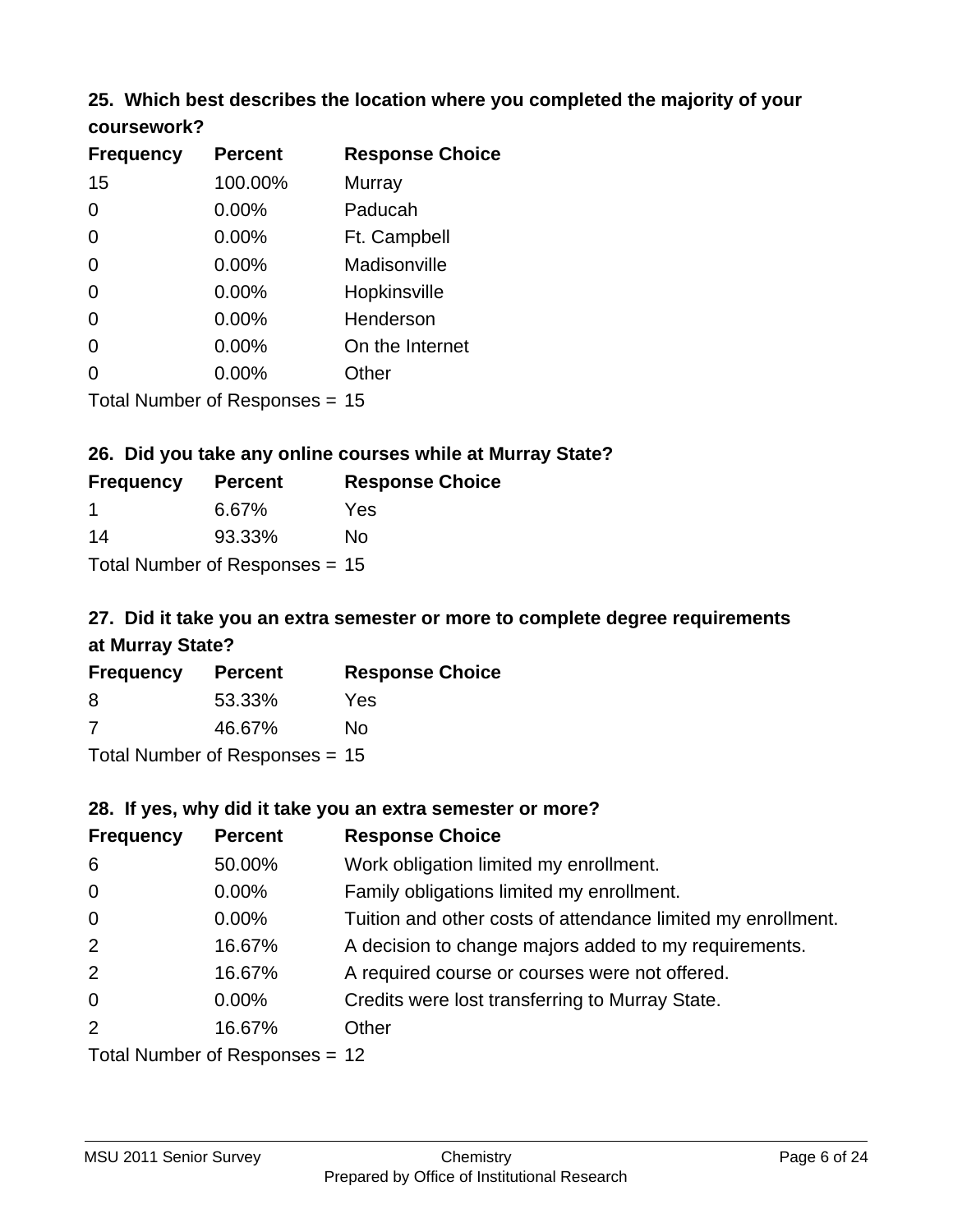# **29. Did you have trouble getting any course(s) you needed while at Murray State?**

| <b>Frequency</b>               | <b>Percent</b> | <b>Response Choice</b> |  |  |
|--------------------------------|----------------|------------------------|--|--|
| -8                             | 53.33%         | Yes                    |  |  |
| -6                             | 40.00%         | Nο                     |  |  |
| Total Number of Responses = 14 |                |                        |  |  |

### **30. If yes, why did you have trouble getting the course?**

| <b>Frequency</b> | <b>Percent</b> | <b>Response Choice</b>                                |
|------------------|----------------|-------------------------------------------------------|
| $\overline{4}$   | 44.44%         | Not offered the semester I needed it.                 |
| $\overline{0}$   | $0.00\%$       | Not offered at hours convenient to my work schedule.  |
| $\overline{1}$   | 11.11%         | Not offered at hours suitable for my school schedule. |
| $\overline{4}$   | 44.44%         | All course sections were closed.                      |
| $\overline{0}$   | $0.00\%$       | I was unaware of the prerequisites for the course.    |
|                  |                |                                                       |

Total Number of Responses = 9

# **31. Which statement best describes your experience with off-campus coop/internship?**

| <b>Frequency</b> | <b>Percent</b> | <b>Response Choice</b>             |
|------------------|----------------|------------------------------------|
| 5                | 33.33%         | Cannot judge, I did not have one.  |
| 6                | 40.00%         | My experience was very valuable.   |
| $\overline{4}$   | 26.67%         | My experience was valuable.        |
| $\Omega$         | 0.00%          | My experience was of little value. |
| $\Omega$         | 0.00%          | My experience was of no value.     |
|                  |                |                                    |

Total Number of Responses = 15

# **32. Which statement best describes your experience with on-campus faculty-directed research, scholarly, or creative project?**

| <b>Frequency</b> | <b>Percent</b>               | <b>Response Choice</b>             |
|------------------|------------------------------|------------------------------------|
| 7                | 46.67%                       | Cannot judge; I did not have one.  |
| $\overline{4}$   | 26.67%                       | My experience was very valuable.   |
| 3                | 20.00%                       | My experience was valuable.        |
| $\overline{1}$   | 6.67%                        | My experience was of little value. |
| $\Omega$         | $0.00\%$                     | My experience was of no value.     |
|                  | Total Number of Deepensee 15 |                                    |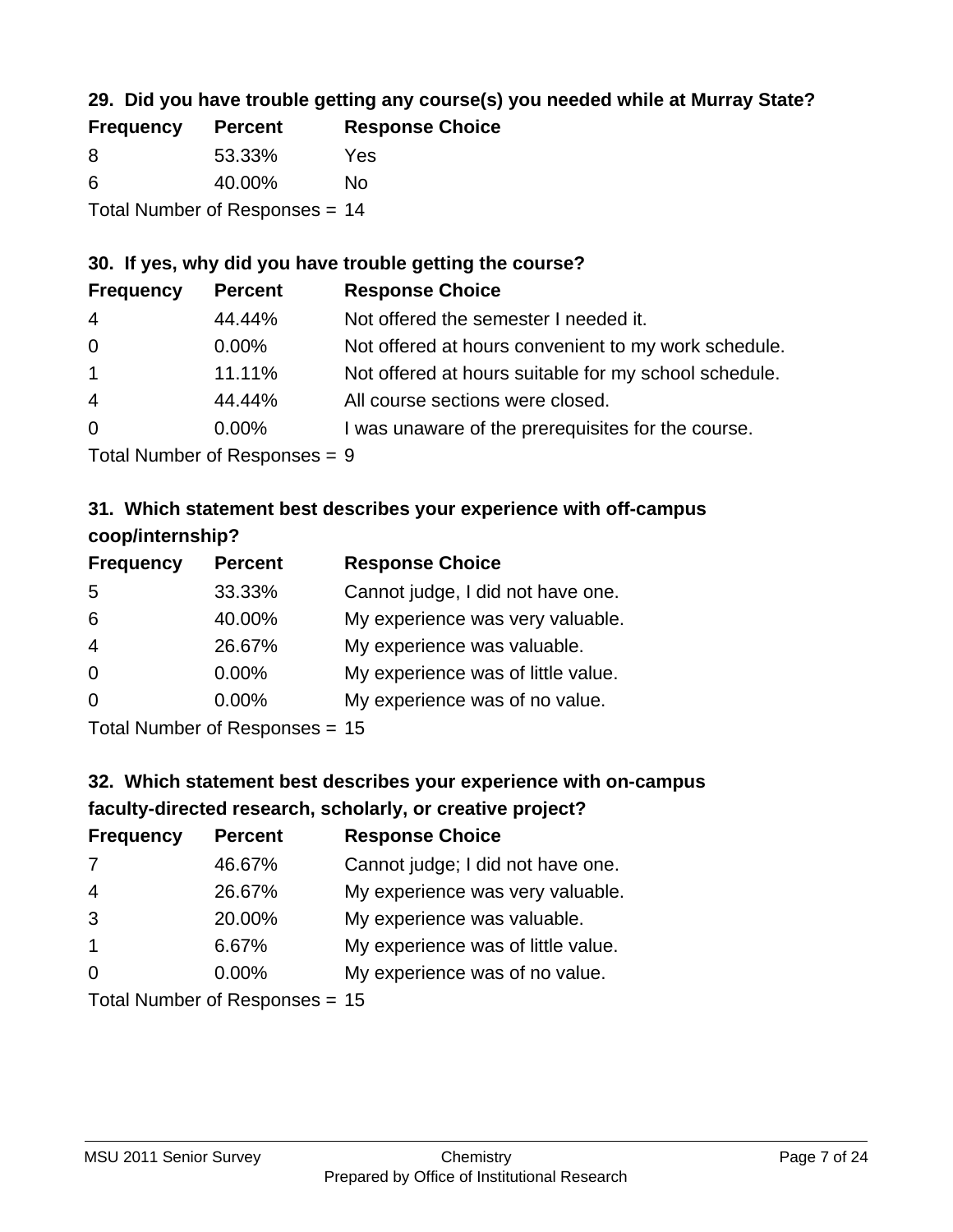#### **33. Which statement best describes your experience with academic advising in your major/area?**

| $\cdots$ your mapproved. |                |                                                       |
|--------------------------|----------------|-------------------------------------------------------|
| <b>Frequency</b>         | <b>Percent</b> | <b>Response Choice</b>                                |
| 0                        | $0.00\%$       | Cannot judge; I did not make use of the opportunity.  |
| 6                        | 40.00%         | I was satisfied with information my adviser provided. |
| 8                        | 53.33%         | Advice was inaccurate, incomplete, or misleading.     |
| $\mathbf{1}$             | 6.67%          | My adviser was not available.                         |
|                          |                |                                                       |

Total Number of Responses = 15

### **For questions 34-48, indicate the extent to which you were satisfied.**

| 34. Class size relative to type of course |  |  |  |  |  |  |  |  |
|-------------------------------------------|--|--|--|--|--|--|--|--|
|-------------------------------------------|--|--|--|--|--|--|--|--|

| <b>Frequency</b> | <b>Percent</b>                  | <b>Response Choice</b> |
|------------------|---------------------------------|------------------------|
| 4                | 26.67%                          | Very satisfied         |
| 11               | 73.33%                          | Satisfied              |
| $\Omega$         | $0.00\%$                        | <b>Dissatisfied</b>    |
| $\Omega$         | 0.00%                           | Very dissatisfied      |
|                  | Total Number of Responses $-15$ |                        |

Total Number of Responses = 15

### **35. Out-of-class availability of faculty**

| <b>Frequency</b> | <b>Percent</b>                  | <b>Response Choice</b> |
|------------------|---------------------------------|------------------------|
| -1               | 6.67%                           | Very satisfied         |
| 13               | 86.67%                          | Satisfied              |
| $\Omega$         | $0.00\%$                        | <b>Dissatisfied</b>    |
|                  | 6.67%                           | Very dissatisfied      |
|                  | $Total Number of Denonose = 45$ |                        |

Total Number of Responses = 15

# **36. Effectiveness of your high school preparation for college work**

| <b>Frequency</b>               | <b>Percent</b> | <b>Response Choice</b> |  |  |
|--------------------------------|----------------|------------------------|--|--|
| 5                              | 33.33%         | Very satisfied         |  |  |
| 9                              | 60.00%         | Satisfied              |  |  |
| $\mathbf 1$                    | 6.67%          | <b>Dissatisfied</b>    |  |  |
| $\Omega$                       | $0.00\%$       | Very dissatisfied      |  |  |
| Total Number of Responses = 15 |                |                        |  |  |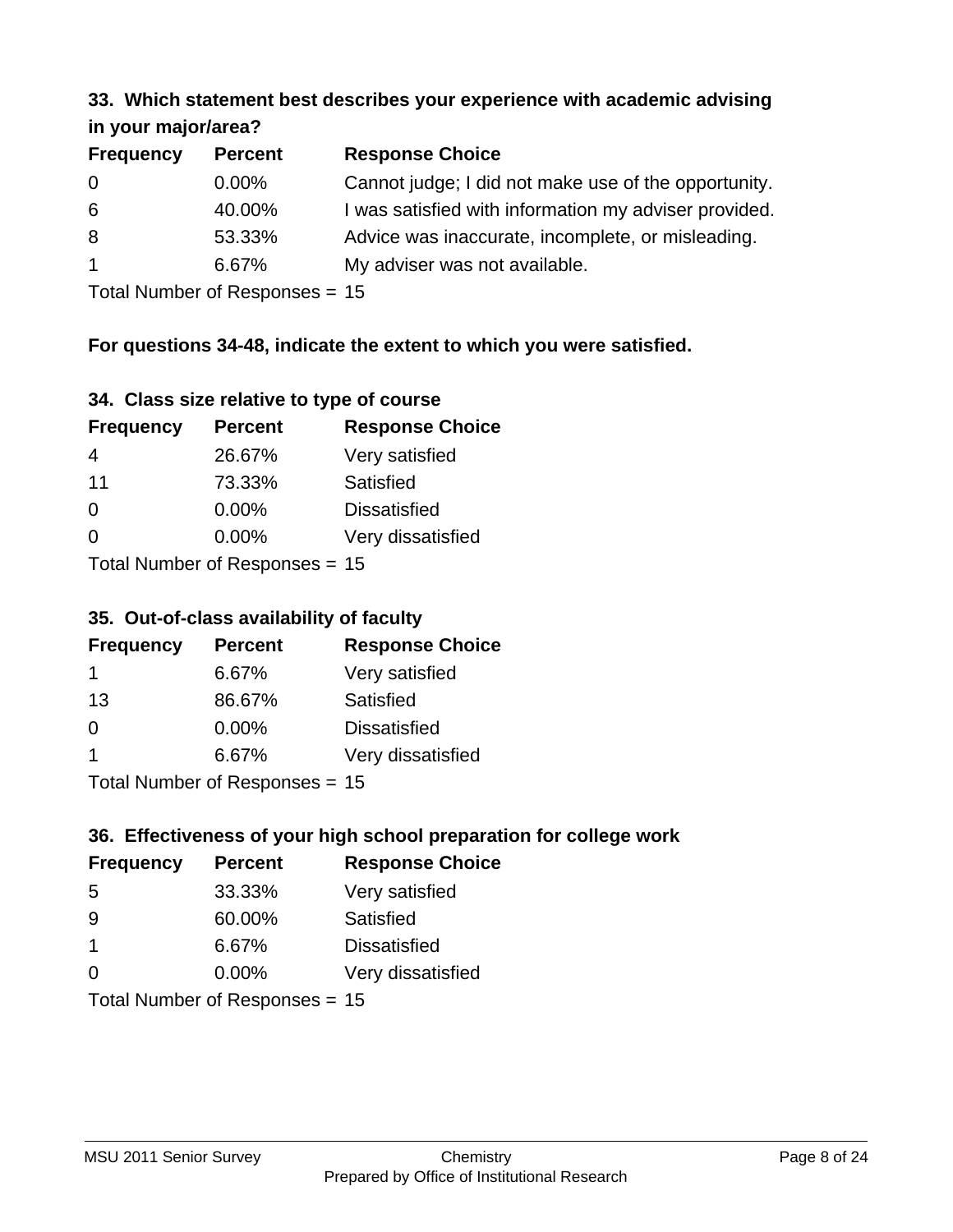## **37. Fairness of faculty in their treatment of individual students**

| <b>Frequency</b> | <b>Percent</b> | <b>Response Choice</b> |
|------------------|----------------|------------------------|
| 1                | 6.67%          | Very satisfied         |
| 12               | 80.00%         | Satisfied              |
|                  | 6.67%          | <b>Dissatisfied</b>    |
|                  | 6.67%          | Very dissatisfied      |
|                  |                |                        |

Total Number of Responses = 15

### **38. Overall quality of instruction at Murray State**

| <b>Frequency</b> | <b>Percent</b> | <b>Response Choice</b> |
|------------------|----------------|------------------------|
| $\mathcal{P}$    | 13.33%         | Very satisfied         |
| 13               | 86.67%         | Satisfied              |
| $\Omega$         | 0.00%          | <b>Dissatisfied</b>    |
| $\Omega$         | 0.00%          | Very dissatisfied      |
|                  |                |                        |

Total Number of Responses = 15

# **39. Quality of instruction in University Studies (General Education) courses**

| <b>Frequency</b> | <b>Percent</b>                 | <b>Response Choice</b> |
|------------------|--------------------------------|------------------------|
|                  | 6.67%                          | Very satisfied         |
| 10               | 66.67%                         | Satisfied              |
| 3                | 20.00%                         | <b>Dissatisfied</b>    |
| -1               | 6.67%                          | Very dissatisfied      |
|                  | Total Number of Responses = 15 |                        |

### **40. Quality of instruction in your major**

| <b>Frequency</b> | <b>Percent</b>                 | <b>Response Choice</b> |
|------------------|--------------------------------|------------------------|
| 6                | 40.00%                         | Very satisfied         |
| 8                | 53.33%                         | <b>Satisfied</b>       |
| $\Omega$         | 0.00%                          | <b>Dissatisfied</b>    |
|                  | 6.67%                          | Very dissatisfied      |
|                  | Total Number of Responses = 15 |                        |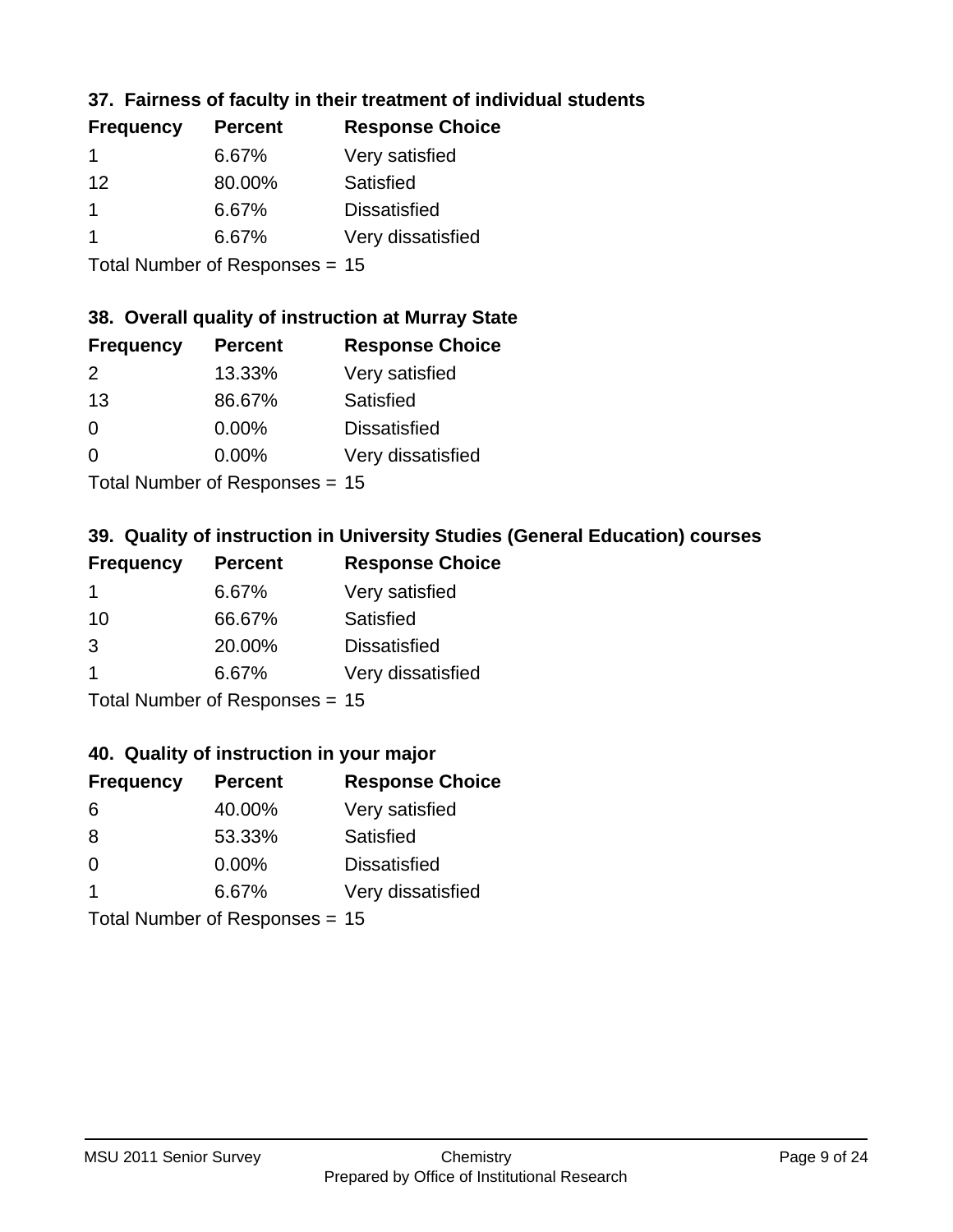# **41. Clarity of program objectives in your major**

| <b>Frequency</b> | <b>Percent</b> | <b>Response Choice</b> |
|------------------|----------------|------------------------|
| .5               | 33.33%         | Very satisfied         |
| 8                | 53.33%         | Satisfied              |
|                  | 6.67%          | <b>Dissatisfied</b>    |
|                  | 6.67%          | Very dissatisfied      |
|                  |                |                        |

Total Number of Responses = 15

### **42. Intellectual challenge of the academic program**

| <b>Frequency</b> | <b>Percent</b> | <b>Response Choice</b> |
|------------------|----------------|------------------------|
| 3                | 20.00%         | Very satisfied         |
| 12               | 80.00%         | Satisfied              |
| $\Omega$         | 0.00%          | <b>Dissatisfied</b>    |
| $\Omega$         | 0.00%          | Very dissatisfied      |
|                  |                |                        |

Total Number of Responses = 15

# **43. Encouragement and information from your major department for employment after graduation**

| <b>Frequency</b>     | <b>Percent</b>             | <b>Response Choice</b> |
|----------------------|----------------------------|------------------------|
| -1                   | 6.67%                      | Very satisfied         |
| 7                    | 46.67%                     | Satisfied              |
| 6                    | 40.00%                     | <b>Dissatisfied</b>    |
| $\blacktriangleleft$ | 6.67%                      | Very dissatisfied      |
|                      | Tatal Number of Desperance |                        |

Total Number of Responses = 15

# **44. Availability of opportunities to engage in a faculty-mentored research,**

### **scholarly, or creative project in your area of study/interest**

| <b>Frequency</b> | <b>Percent</b> | <b>Response Choice</b> |
|------------------|----------------|------------------------|
| 4                | 26.67%         | Very satisfied         |
| 9                | 60.00%         | Satisfied              |
| 2                | 13.33%         | <b>Dissatisfied</b>    |
| $\Omega$         | 0.00%          | Very dissatisfied      |
|                  |                |                        |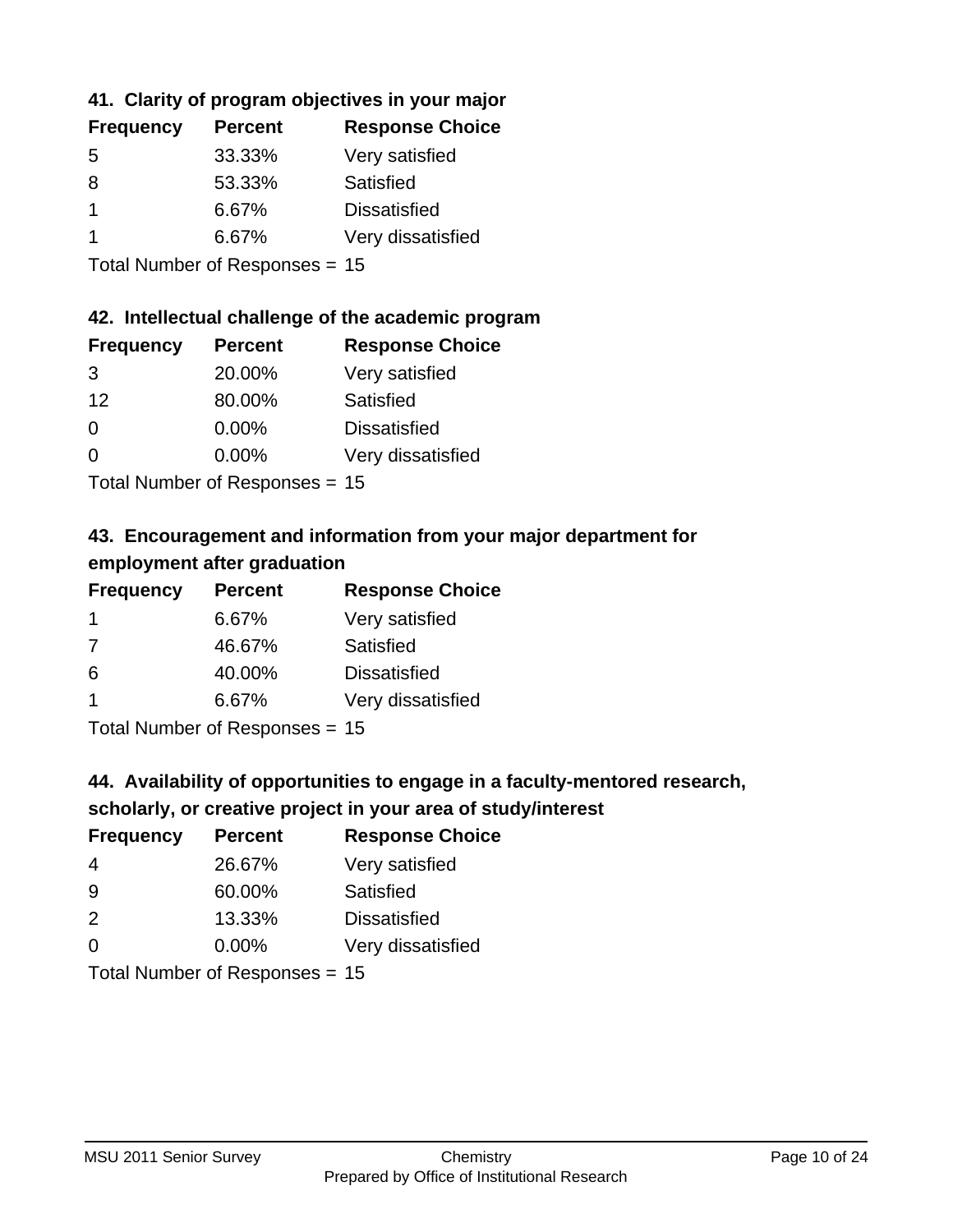### **45. Library hours**

| <b>Frequency</b> | <b>Percent</b> | <b>Response Choice</b> |
|------------------|----------------|------------------------|
| 3                | 20.00%         | Very satisfied         |
| 12               | 80.00%         | Satisfied              |
| $\Omega$         | 0.00%          | <b>Dissatisfied</b>    |
| $\Omega$         | 0.00%          | Very dissatisfied      |
|                  |                |                        |

Total Number of Responses = 15

### **46. Effectiveness of library personnel in meeting your information needs**

| <b>Frequency</b> | <b>Percent</b> | <b>Response Choice</b> |
|------------------|----------------|------------------------|
| $\mathcal{P}$    | 13.33%         | Very satisfied         |
| 13               | 86.67%         | Satisfied              |
| $\Omega$         | 0.00%          | <b>Dissatisfied</b>    |
| $\Omega$         | 0.00%          | Very dissatisfied      |
|                  |                |                        |

Total Number of Responses = 15

### **47. Access to library resources on hand**

| <b>Frequency</b> | <b>Percent</b>                  | <b>Response Choice</b> |
|------------------|---------------------------------|------------------------|
| $\mathbf 1$      | 6.67%                           | Very satisfied         |
| 13               | 86.67%                          | Satisfied              |
| 1                | 6.67%                           | <b>Dissatisfied</b>    |
| $\Omega$         | $0.00\%$                        | Very dissatisfied      |
|                  | $Total Number of Doonono0 = 4E$ |                        |

Total Number of Responses = 15

### **48. Electronic access to library resources**

| <b>Frequency</b> | <b>Percent</b>                 | <b>Response Choice</b> |
|------------------|--------------------------------|------------------------|
| $\mathcal{P}$    | 13.33%                         | Very satisfied         |
| 12               | 80.00%                         | Satisfied              |
| $\mathbf 1$      | 6.67%                          | <b>Dissatisfied</b>    |
| $\Omega$         | $0.00\%$                       | Very dissatisfied      |
|                  | Total Number of Responses = 15 |                        |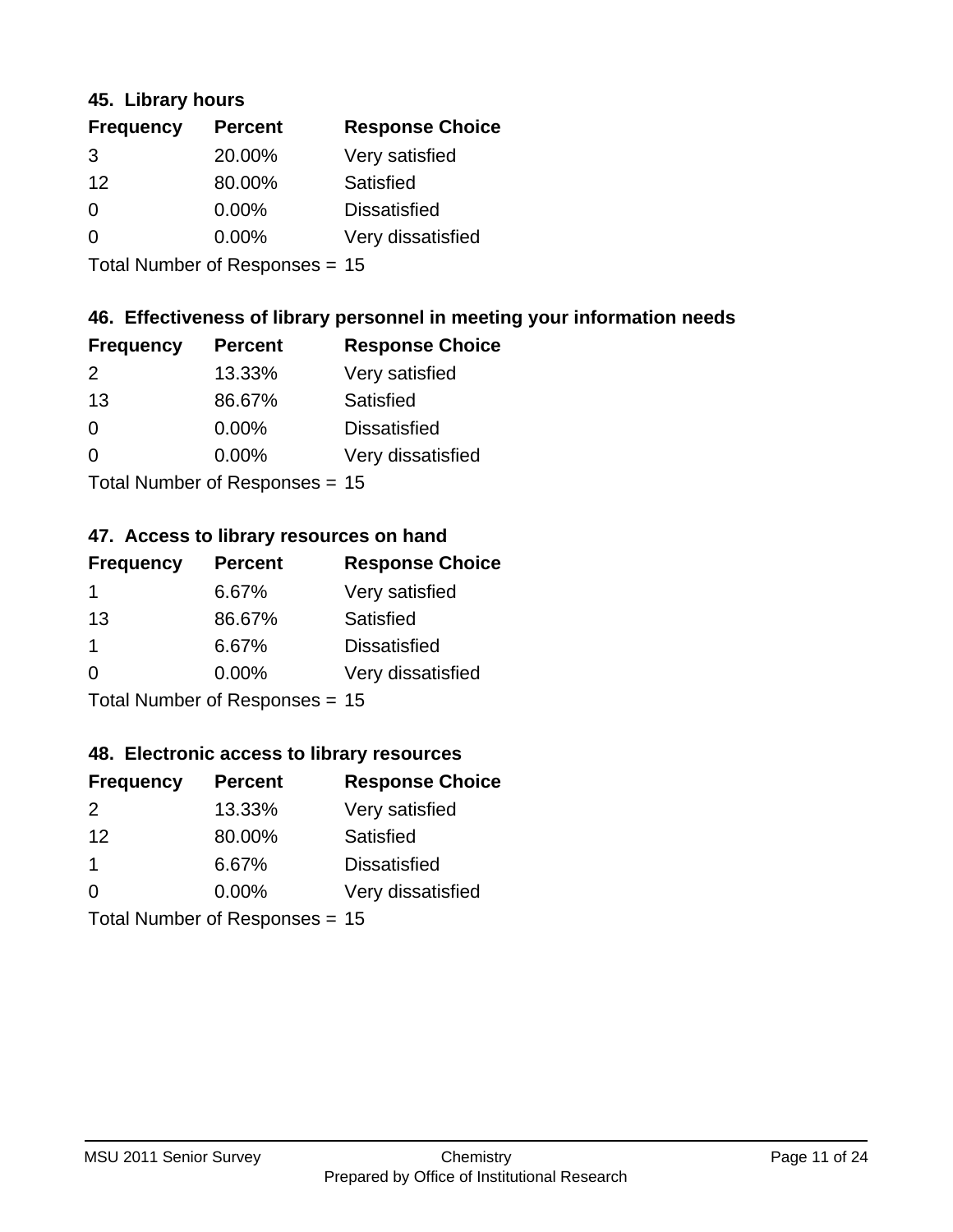**was in helping you achieve these goals. For questions 49-55, please indicate how effective University Studies at MSU** 

### **49. Writing Skills**

| <b>Frequency</b> | <b>Percent</b>                 | <b>Response Choice</b> |
|------------------|--------------------------------|------------------------|
| 1                | 6.67%                          | Very effective         |
| 11               | 73.33%                         | Effective              |
| 3                | 20.00%                         | Ineffective            |
| $\Omega$         | $0.00\%$                       | Very ineffective       |
|                  | Total Number of Responses = 15 |                        |

### **50. Speaking Skills**

| <b>Frequency</b>               | <b>Percent</b> | <b>Response Choice</b> |
|--------------------------------|----------------|------------------------|
| -7                             | 46.67%         | Very effective         |
| 7                              | 46.67%         | Effective              |
| -1                             | 6.67%          | Ineffective            |
| $\Omega$                       | 0.00%          | Very ineffective       |
| Total Number of Poenances - 15 |                |                        |

Total Number of Responses = 15

#### **51. Critical Thinking Skills**

| <b>Frequency</b> | <b>Percent</b>            | <b>Response Choice</b> |
|------------------|---------------------------|------------------------|
| 6                | 40.00%                    | Very effective         |
| 6                | 40.00%                    | Effective              |
| 2                | 13.33%                    | Ineffective            |
| 1                | 6.67%                     | Very ineffective       |
|                  | Total Number of Deepensee |                        |

Total Number of Responses = 15

# **52. Computer Technology**

| <b>Frequency</b>               | <b>Percent</b> | <b>Response Choice</b> |
|--------------------------------|----------------|------------------------|
| $\mathcal{P}$                  | 13.33%         | Very effective         |
| 13                             | 86.67%         | Effective              |
| $\Omega$                       | $0.00\%$       | Ineffective            |
| $\Omega$                       | 0.00%          | Very ineffective       |
| Total Number of Responses = 15 |                |                        |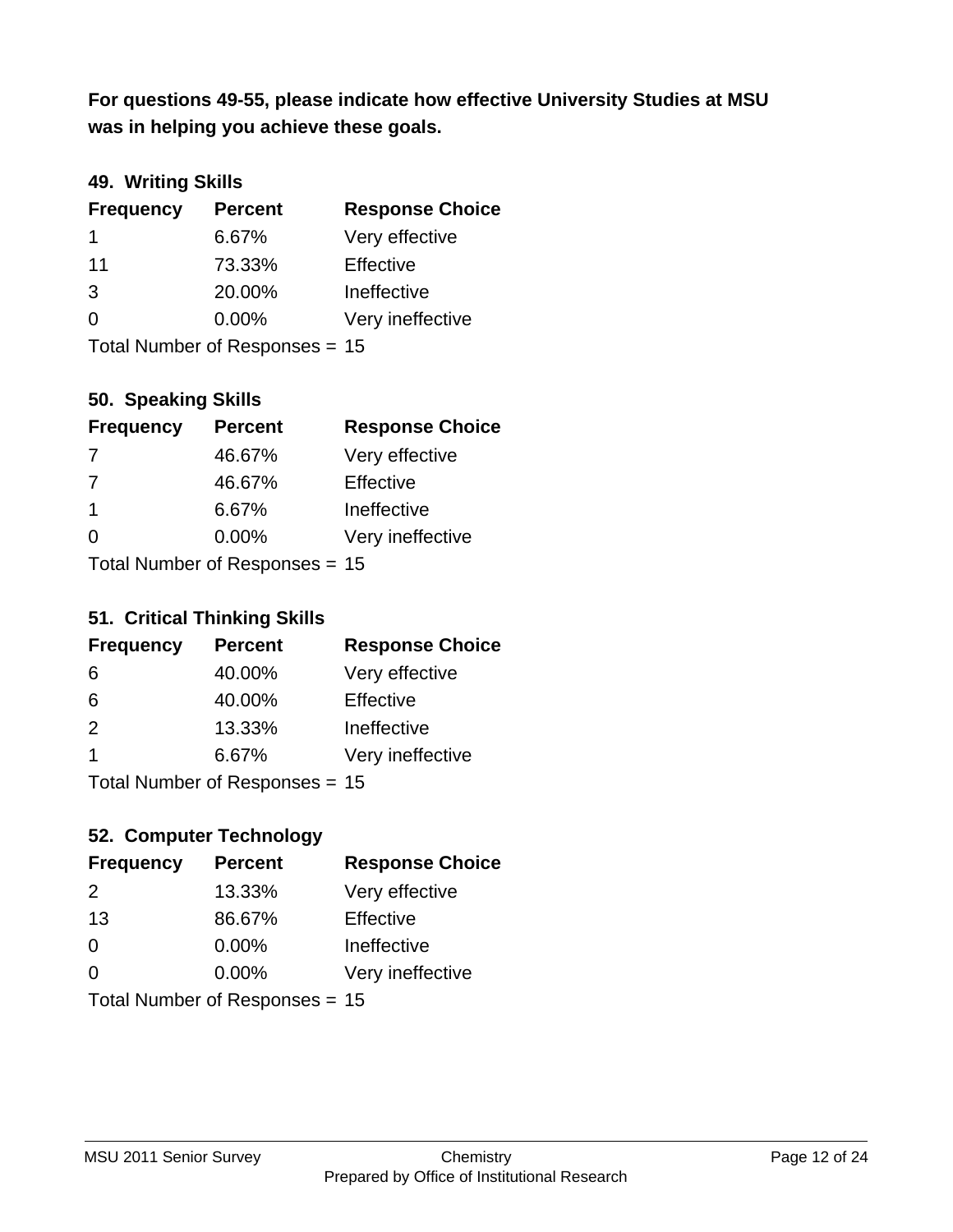### **53. General Knowledge in the liberal arts and sciences**

| <b>Frequency</b> | <b>Percent</b> | <b>Response Choice</b> |
|------------------|----------------|------------------------|
| 6                | 40.00%         | Very effective         |
| 7                | 46.67%         | Effective              |
| $\mathcal{P}$    | 13.33%         | Ineffective            |
| $\Omega$         | $0.00\%$       | Very ineffective       |
|                  |                |                        |

Total Number of Responses = 15

### **54. International Perspectives**

| <b>Frequency</b> | <b>Percent</b> | <b>Response Choice</b> |
|------------------|----------------|------------------------|
| -1               | 6.67%          | Very effective         |
| 9                | 60.00%         | Effective              |
| 4                | 26.67%         | Ineffective            |
| -1               | 6.67%          | Very ineffective       |
|                  |                |                        |

Total Number of Responses = 15

# **55. Stimulation of interest in areas outside your chosen field of study**

| <b>Frequency</b>                 | <b>Percent</b> | <b>Response Choice</b> |
|----------------------------------|----------------|------------------------|
| $\mathcal{P}$                    | 13.33%         | Very effective         |
| 10                               | 66.67%         | Effective              |
| 3                                | 20.00%         | Ineffective            |
| $\Omega$                         | $0.00\%$       | Very ineffective       |
| Total Number of Responses = $15$ |                |                        |

# **For questions 56-83, please indicate how satisfactorily the following met your needs**

#### **56. African-American Student Services**

| <b>Frequency</b> | <b>Percent</b>                 | <b>Response Choice</b> |
|------------------|--------------------------------|------------------------|
| 15               | 100.00%                        | Did not use            |
| $\Omega$         | 0.00%                          | Very satisfied         |
| 0                | 0.00%                          | Satisfied              |
| 0                | $0.00\%$                       | <b>Dissatisfied</b>    |
| $\Omega$         | 0.00%                          | Very dissatisfied      |
|                  | Total Number of Responses = 15 |                        |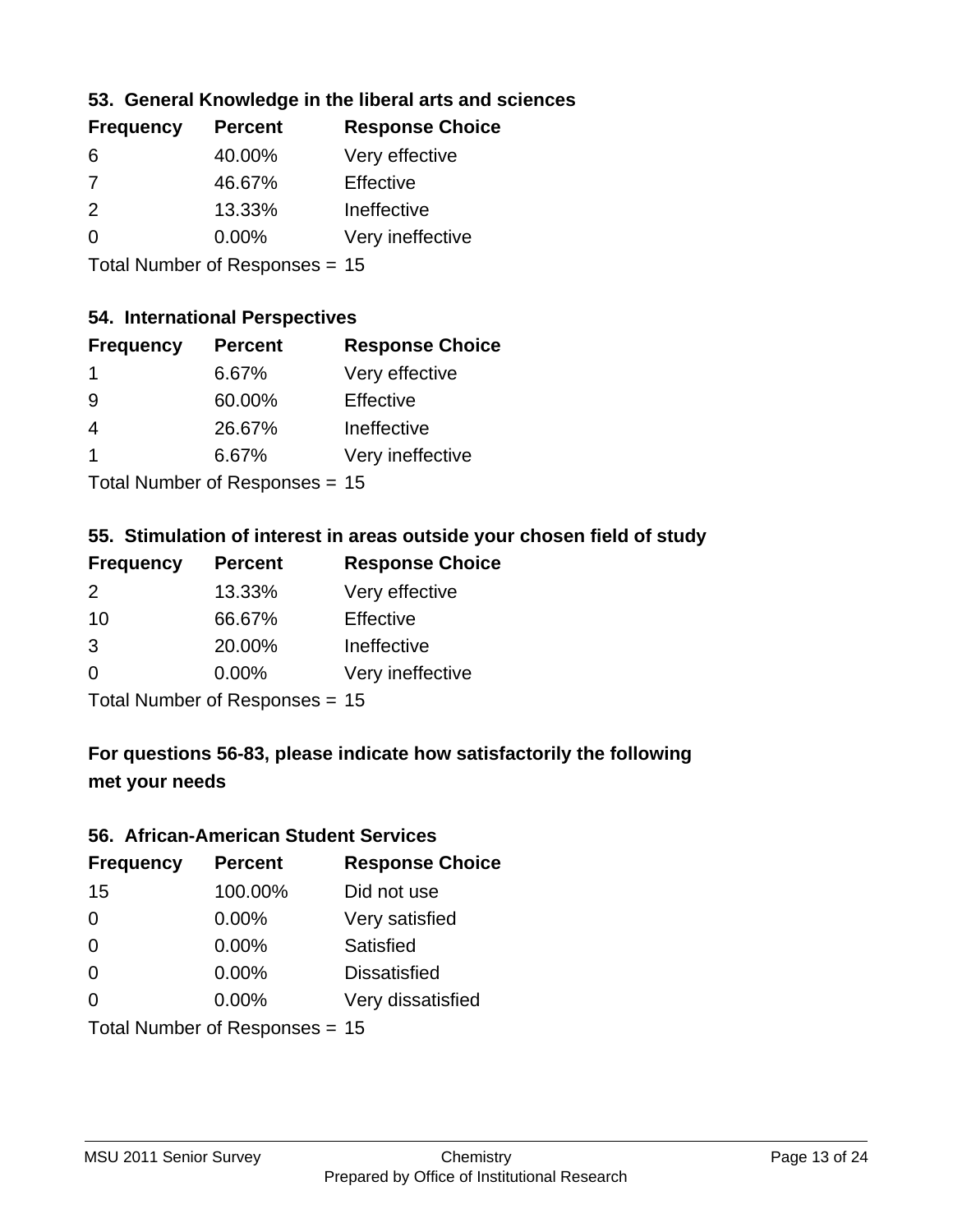#### **57. Career Services Office**

| <b>Frequency</b> | <b>Percent</b> | <b>Response Choice</b> |
|------------------|----------------|------------------------|
| 4                | 26.67%         | Did not use            |
| 6                | 40.00%         | Very satisfied         |
| 4                | 26.67%         | Satisfied              |
| 0                | 0.00%          | <b>Dissatisfied</b>    |
|                  | 6.67%          | Very dissatisfied      |
|                  |                |                        |

Total Number of Responses = 15

# **58. Counseling and Testing Center**

| <b>Frequency</b> | <b>Percent</b>            | <b>Response Choice</b> |
|------------------|---------------------------|------------------------|
| 12               | 80.00%                    | Did not use            |
| 2                | 13.33%                    | Very satisfied         |
| 1                | 6.67%                     | <b>Satisfied</b>       |
| $\Omega$         | 0.00%                     | <b>Dissatisfied</b>    |
| ∩                | 0.00%                     | Very dissatisfied      |
|                  | Total Number of Desponses |                        |

Total Number of Responses = 15

#### **59. Cultural programming and activities**

| <b>Frequency</b> | <b>Percent</b>                 | <b>Response Choice</b> |
|------------------|--------------------------------|------------------------|
| 14               | 93.33%                         | Did not use            |
| $\Omega$         | $0.00\%$                       | Very satisfied         |
| -1               | 6.67%                          | Satisfied              |
| $\Omega$         | $0.00\%$                       | <b>Dissatisfied</b>    |
| $\Omega$         | $0.00\%$                       | Very dissatisfied      |
|                  | Total Number of Responses = 15 |                        |

### **60. E-study courses**

| <b>Frequency</b> | <b>Percent</b>                 | <b>Response Choice</b> |
|------------------|--------------------------------|------------------------|
| 10               | 66.67%                         | Did not use            |
| 3                | 20.00%                         | Very satisfied         |
| 2                | 13.33%                         | <b>Satisfied</b>       |
| $\Omega$         | 0.00%                          | <b>Dissatisfied</b>    |
| ∩                | $0.00\%$                       | Very dissatisfied      |
|                  | Total Number of Responses = 15 |                        |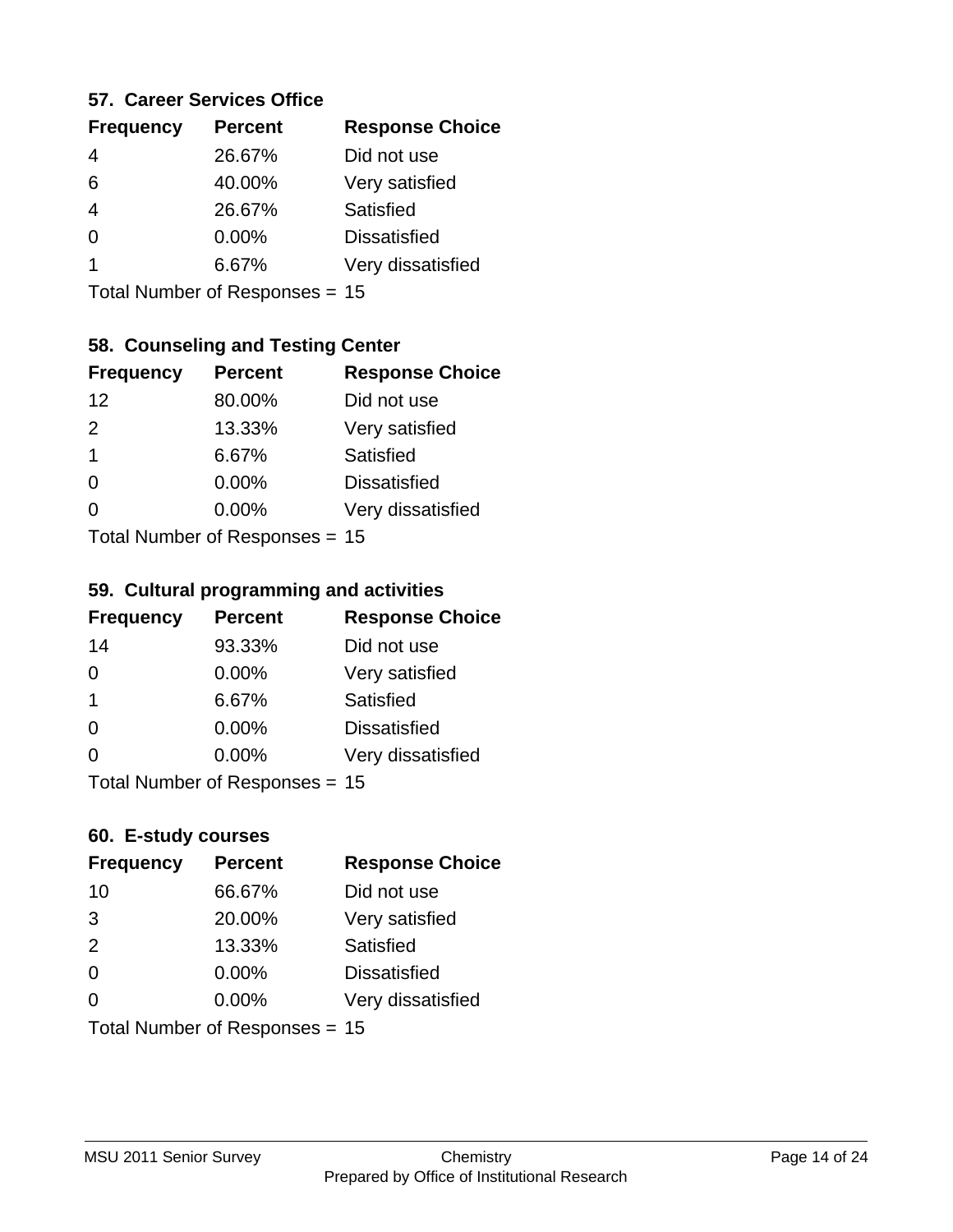#### **61. Food Services**

| <b>Frequency</b> | <b>Percent</b> | <b>Response Choice</b> |
|------------------|----------------|------------------------|
| 6                | 40.00%         | Did not use            |
| 2                | 13.33%         | Very satisfied         |
| 5                | 33.33%         | Satisfied              |
| $\mathcal{P}$    | 13.33%         | <b>Dissatisfied</b>    |
| $\Omega$         | $0.00\%$       | Very dissatisfied      |
|                  |                |                        |

Total Number of Responses = 15

### **62. Greek life and activities**

| <b>Frequency</b> | <b>Percent</b>                 | <b>Response Choice</b> |
|------------------|--------------------------------|------------------------|
| 12               | 80.00%                         | Did not use            |
| 2                | 13.33%                         | Very satisfied         |
| $\Omega$         | 0.00%                          | <b>Satisfied</b>       |
| $\overline{1}$   | 6.67%                          | <b>Dissatisfied</b>    |
| 0                | $0.00\%$                       | Very dissatisfied      |
|                  | Total Number of Responses = 15 |                        |

**63. Health Services**

| <b>Frequency</b> | <b>Percent</b>            | <b>Response Choice</b> |
|------------------|---------------------------|------------------------|
| 10               | 66.67%                    | Did not use            |
| -1               | 6.67%                     | Very satisfied         |
| 2                | 13.33%                    | <b>Satisfied</b>       |
| $\overline{1}$   | 6.67%                     | <b>Dissatisfied</b>    |
|                  | 6.67%                     | Very dissatisfied      |
|                  | Total Number of Desponses |                        |

Total Number of Responses = 15

### **64. Honor Societies/Departmental Clubs/Special Interest Organizations**

| <b>Frequency</b>               | <b>Percent</b> | <b>Response Choice</b> |
|--------------------------------|----------------|------------------------|
| $\overline{4}$                 | 26.67%         | Did not use            |
| 8                              | 53.33%         | Very satisfied         |
| 3                              | 20.00%         | Satisfied              |
| $\Omega$                       | 0.00%          | <b>Dissatisfied</b>    |
| $\Omega$                       | 0.00%          | Very dissatisfied      |
| Total Number of Responses = 15 |                |                        |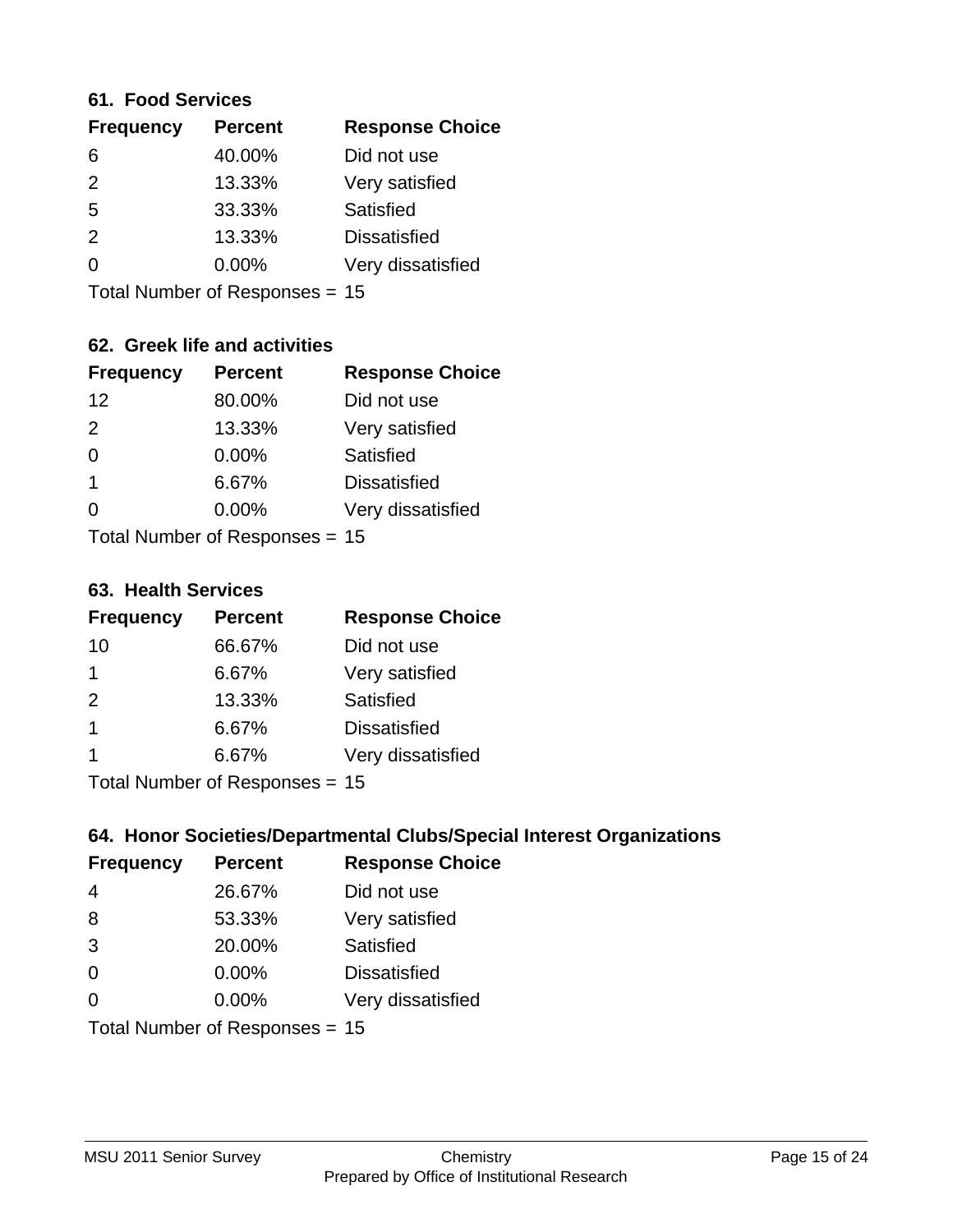### **65. International Programs and activities**

| <b>Frequency</b> | <b>Percent</b> | <b>Response Choice</b> |
|------------------|----------------|------------------------|
| 14               | 93.33%         | Did not use            |
| 1                | 6.67%          | Very satisfied         |
| 0                | $0.00\%$       | Satisfied              |
| O                | $0.00\%$       | <b>Dissatisfied</b>    |
|                  | $0.00\%$       | Very dissatisfied      |
|                  |                |                        |

Total Number of Responses = 15

### **66. International student support services**

| <b>Frequency</b> | <b>Percent</b>            | <b>Response Choice</b> |
|------------------|---------------------------|------------------------|
| 13               | 86.67%                    | Did not use            |
| 1                | 6.67%                     | Very satisfied         |
| $\Omega$         | $0.00\%$                  | <b>Satisfied</b>       |
| $\overline{1}$   | 6.67%                     | <b>Dissatisfied</b>    |
| ∩                | 0.00%                     | Very dissatisfied      |
|                  | Total Number of Desponses |                        |

Total Number of Responses = 15

#### **67. Intramural Sports and Recreation**

| <b>Frequency</b> | <b>Percent</b>                  | <b>Response Choice</b> |
|------------------|---------------------------------|------------------------|
| 11               | 73.33%                          | Did not use            |
| 2                | 13.33%                          | Very satisfied         |
| 2                | 13.33%                          | Satisfied              |
| $\Omega$         | 0.00%                           | <b>Dissatisfied</b>    |
| $\Omega$         | 0.00%                           | Very dissatisfied      |
|                  | $Total Number of Denonose = 45$ |                        |

I otal Number of Responses = 15

# **68. Lowry Center/Community College**

| <b>Frequency</b>        | <b>Percent</b>                 | <b>Response Choice</b> |
|-------------------------|--------------------------------|------------------------|
| 12                      | 80.00%                         | Did not use            |
| 2                       | 13.33%                         | Very satisfied         |
| $\overline{\mathbf{1}}$ | 6.67%                          | Satisfied              |
| $\Omega$                | $0.00\%$                       | <b>Dissatisfied</b>    |
| $\Omega$                | 0.00%                          | Very dissatisfied      |
|                         | Total Number of Responses = 15 |                        |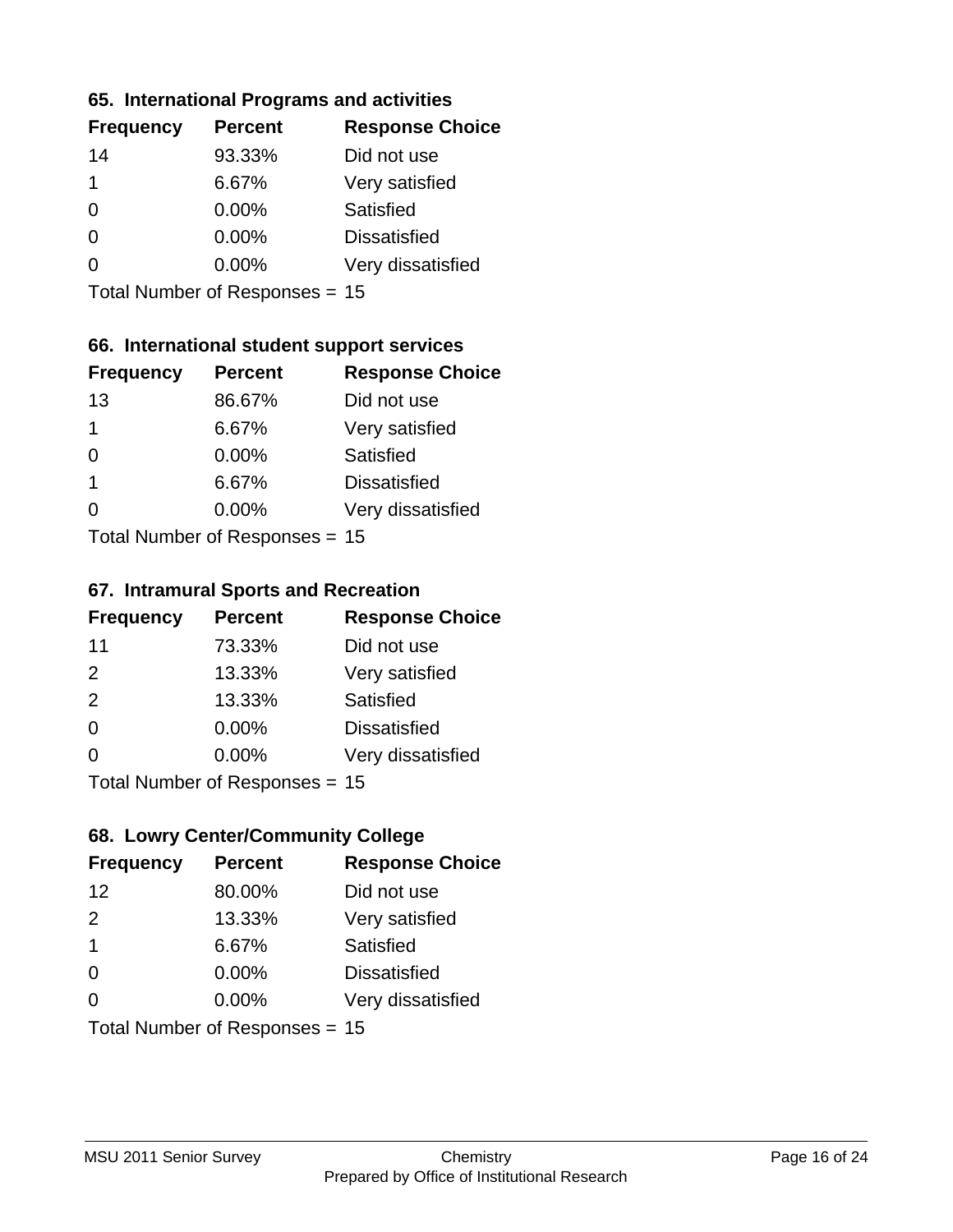# **69. Library**

| <b>Frequency</b> | <b>Percent</b> | <b>Response Choice</b> |
|------------------|----------------|------------------------|
| 2                | 13.33%         | Did not use            |
| 9                | 60.00%         | Very satisfied         |
| 4                | 26.67%         | Satisfied              |
| 0                | 0.00%          | <b>Dissatisfied</b>    |
| $\Omega$         | 0.00%          | Very dissatisfied      |
|                  |                |                        |

Total Number of Responses = 15

# **70. MAP Report**

| <b>Frequency</b> | <b>Percent</b>                 | <b>Response Choice</b> |
|------------------|--------------------------------|------------------------|
| $\Omega$         | 0.00%                          | Did not use            |
| $\overline{7}$   | 46.67%                         | Very satisfied         |
| 3                | 20.00%                         | Satisfied              |
| 5                | 33.33%                         | <b>Dissatisfied</b>    |
| 0                | $0.00\%$                       | Very dissatisfied      |
|                  | Total Number of Responses = 15 |                        |

#### **71. MSU Web site**

| <b>Frequency</b> | <b>Percent</b>                 | <b>Response Choice</b> |
|------------------|--------------------------------|------------------------|
| 0                | 0.00%                          | Did not use            |
| 9                | 60.00%                         | Very satisfied         |
| 6                | 40.00%                         | Satisfied              |
| $\Omega$         | $0.00\%$                       | <b>Dissatisfied</b>    |
| 0                | $0.00\%$                       | Very dissatisfied      |
|                  | Total Number of Responses = 15 |                        |

### **72. NCAA Sports**

| <b>Frequency</b> | <b>Percent</b>                 | <b>Response Choice</b> |
|------------------|--------------------------------|------------------------|
| 10               | 66.67%                         | Did not use            |
|                  | 6.67%                          | Very satisfied         |
| 2                | 13.33%                         | <b>Satisfied</b>       |
| $\overline{1}$   | 6.67%                          | <b>Dissatisfied</b>    |
|                  | 6.67%                          | Very dissatisfied      |
|                  | Total Number of Responses = 15 |                        |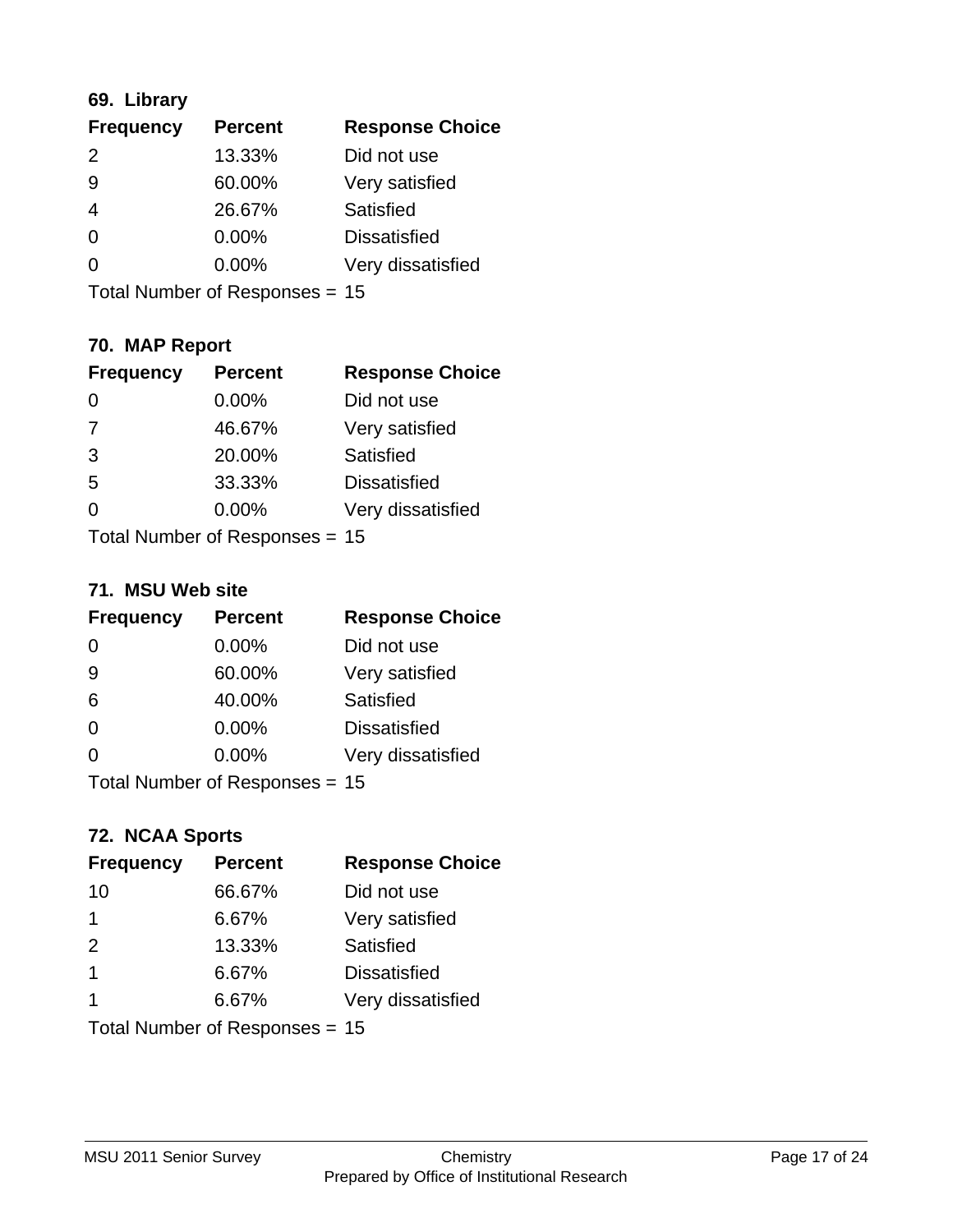### **73. Online courses that are not e-study**

| <b>Frequency</b> | <b>Percent</b> | <b>Response Choice</b> |
|------------------|----------------|------------------------|
| 14               | 100.00%        | Did not use            |
|                  | $0.00\%$       | Very satisfied         |
|                  | $0.00\%$       | Satisfied              |
|                  | $0.00\%$       | <b>Dissatisfied</b>    |
|                  | $0.00\%$       | Very dissatisfied      |
|                  |                |                        |

Total Number of Responses = 14

# **74. Racer Touch Registration**

| <b>Frequency</b>          | <b>Percent</b> | <b>Response Choice</b> |
|---------------------------|----------------|------------------------|
| 1                         | 7.14%          | Did not use            |
| $\Omega$                  | $0.00\%$       | Very satisfied         |
| -7                        | 50.00%         | <b>Satisfied</b>       |
| 5                         | 35.71%         | <b>Dissatisfied</b>    |
| 1                         | 7.14%          | Very dissatisfied      |
| Total Number of Doopenoon |                | 4 A                    |

Total Number of Responses = 14

### **75. Residential College programming and activities**

| <b>Frequency</b> | <b>Percent</b>                   | <b>Response Choice</b> |
|------------------|----------------------------------|------------------------|
| 7                | 50.00%                           | Did not use            |
| 3                | 21.43%                           | Very satisfied         |
| $\overline{4}$   | 28.57%                           | Satisfied              |
| $\Omega$         | 0.00%                            | <b>Dissatisfied</b>    |
| $\Omega$         | 0.00%                            | Very dissatisfied      |
|                  | $Total Number of Doepopoog = 11$ |                        |

Total Number of Responses = 14

# **76. Scholarships/grants/student employment**

| <b>Frequency</b> | <b>Percent</b>                 | <b>Response Choice</b> |
|------------------|--------------------------------|------------------------|
| 2                | 14.29%                         | Did not use            |
| 8                | 57.14%                         | Very satisfied         |
| $\overline{4}$   | 28.57%                         | <b>Satisfied</b>       |
| $\Omega$         | 0.00%                          | <b>Dissatisfied</b>    |
| $\Omega$         | 0.00%                          | Very dissatisfied      |
|                  | Total Number of Responses = 14 |                        |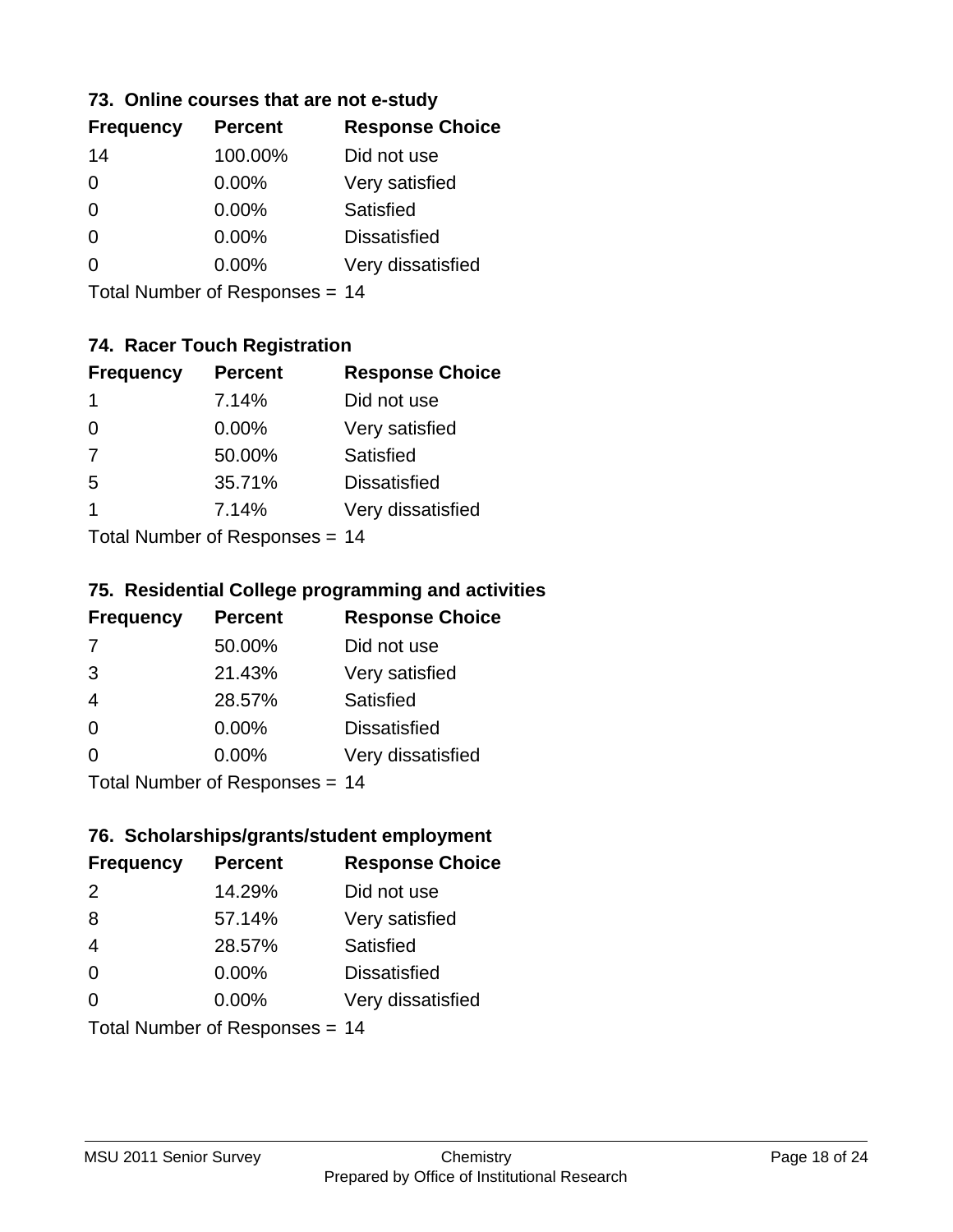### **77. Security Services**

| <b>Percent</b> | <b>Response Choice</b> |
|----------------|------------------------|
| 71.43%         | Did not use            |
| 7.14%          | Very satisfied         |
| 14.29%         | Satisfied              |
| 7.14%          | <b>Dissatisfied</b>    |
| $0.00\%$       | Very dissatisfied      |
|                |                        |

Total Number of Responses = 14

# **78. Services for non-traditional students**

| <b>Frequency</b>          | <b>Percent</b> | <b>Response Choice</b> |
|---------------------------|----------------|------------------------|
| 14                        | 100.00%        | Did not use            |
| 0                         | 0.00%          | Very satisfied         |
| $\Omega$                  | 0.00%          | <b>Satisfied</b>       |
| $\Omega$                  | 0.00%          | <b>Dissatisfied</b>    |
| ∩                         | 0.00%          | Very dissatisfied      |
| Total Number of DoEROR 0. |                |                        |

Total Number of Responses = 14

# **79. Student Support Services (Trio)**

| <b>Frequency</b> | <b>Percent</b>            | <b>Response Choice</b> |
|------------------|---------------------------|------------------------|
| 12               | 85.71%                    | Did not use            |
| 1                | 7.14%                     | Very satisfied         |
| $\overline{1}$   | 7.14%                     | Satisfied              |
| $\Omega$         | 0.00%                     | <b>Dissatisfied</b>    |
| $\Omega$         | 0.00%                     | Very dissatisfied      |
|                  | Total Number of Desponses |                        |

Total Number of Responses = 14

# **80. Student PIN System**

| <b>Frequency</b> | <b>Percent</b>                 | <b>Response Choice</b> |
|------------------|--------------------------------|------------------------|
| -1               | 7.14%                          | Did not use            |
| 7                | 50.00%                         | Very satisfied         |
| 6                | 42.86%                         | Satisfied              |
| $\Omega$         | $0.00\%$                       | <b>Dissatisfied</b>    |
| $\Omega$         | $0.00\%$                       | Very dissatisfied      |
|                  | Total Number of Responses = 14 |                        |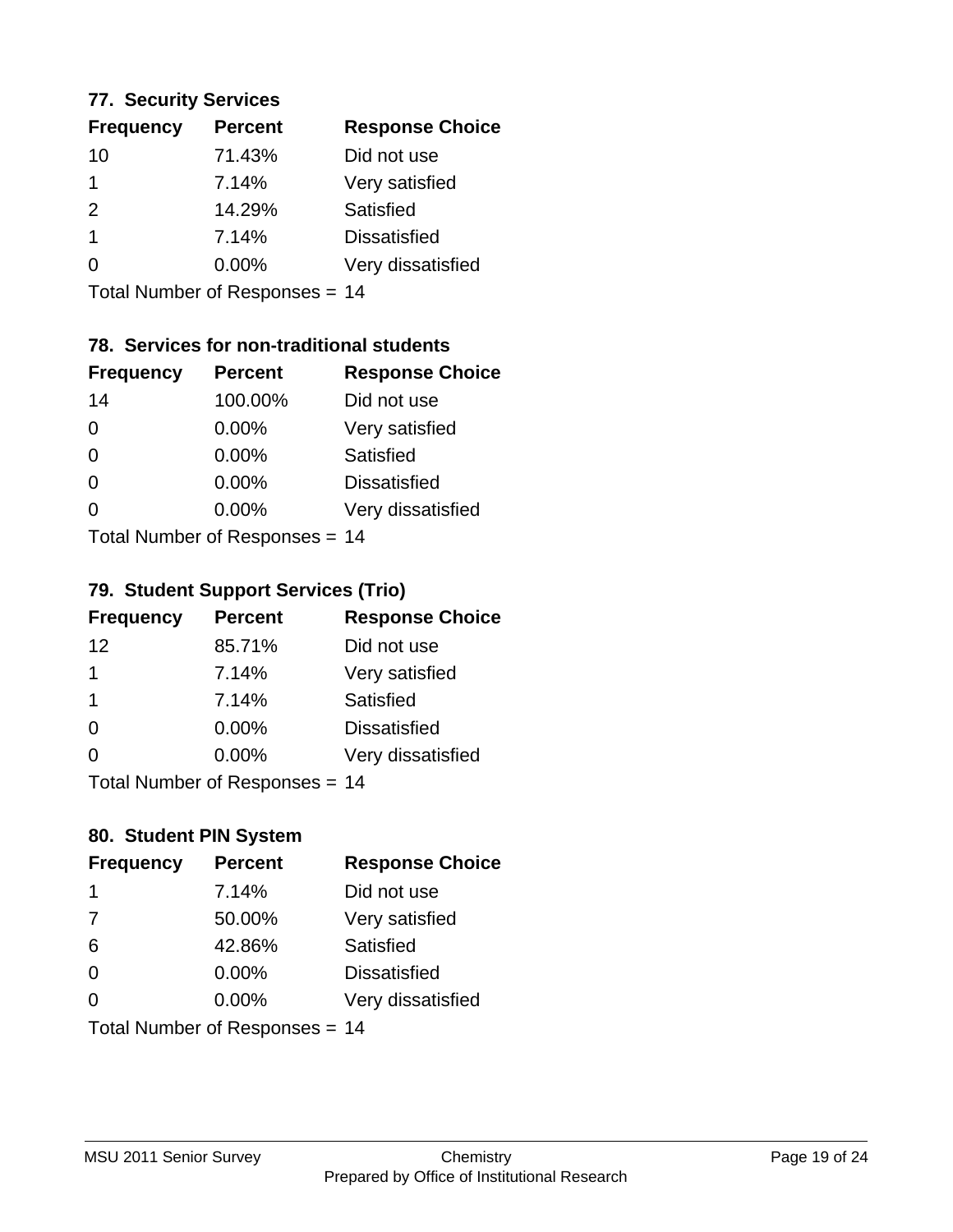### **81. Student Records/Transcript Services**

| <b>Frequency</b> | <b>Percent</b> | <b>Response Choice</b> |
|------------------|----------------|------------------------|
| $\mathcal{P}$    | 14.29%         | Did not use            |
| 8                | 57.14%         | Very satisfied         |
| 4                | 28.57%         | Satisfied              |
| $\Omega$         | 0.00%          | <b>Dissatisfied</b>    |
|                  | $0.00\%$       | Very dissatisfied      |

Total Number of Responses = 14

### **82. Computer and Internet access for study and research needs**

| <b>Frequency</b> | <b>Percent</b>             | <b>Response Choice</b> |
|------------------|----------------------------|------------------------|
| $\mathcal{P}$    | 14.29%                     | Did not use            |
| 8                | 57.14%                     | Very satisfied         |
| 4                | 28.57%                     | Satisfied              |
| $\Omega$         | 0.00%                      | <b>Dissatisfied</b>    |
| ∩                | 0.00%                      | Very dissatisfied      |
|                  | Total Number of Deepersoon |                        |

Total Number of Responses = 14

### **83. Women's Center**

| <b>Frequency</b> | <b>Percent</b> | <b>Response Choice</b> |
|------------------|----------------|------------------------|
| 12               | 85.71%         | Did not use            |
| 1                | 7.14%          | Very satisfied         |
| $\Omega$         | $0.00\%$       | <b>Satisfied</b>       |
| $\mathbf 1$      | 7.14%          | <b>Dissatisfied</b>    |
| $\Omega$         | 0.00%          | Very dissatisfied      |
|                  |                |                        |

Total Number of Responses = 14

### **84. To what extent did you participate in Residential College activities?**

| <b>Frequency</b> | <b>Percent</b>             | <b>Response Choice</b> |
|------------------|----------------------------|------------------------|
| 9                | 64.29%                     | Did not participate    |
| -1               | 7.14%                      | Frequently             |
| 2                | 14.29%                     | Occasionally           |
| $\mathcal{P}$    | 14.29%                     | Seldom                 |
|                  | Tatal Number of Desperance |                        |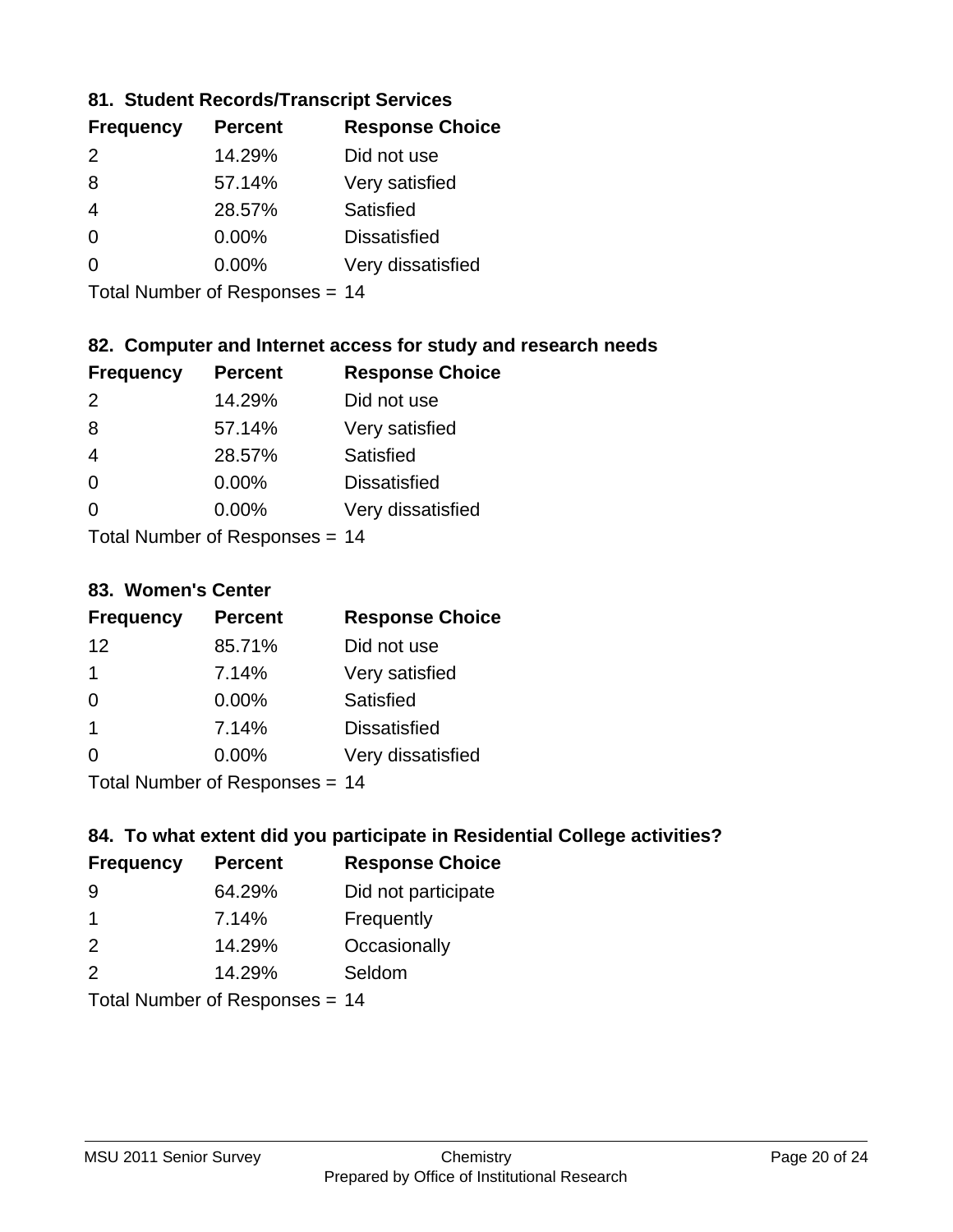| <b>Frequency</b> | <b>Percent</b> | <b>Response Choice</b>                 |
|------------------|----------------|----------------------------------------|
| 8                | 57.14%         | Not familiar with Residential Colleges |
| $\overline{0}$   | $0.00\%$       | Very positive                          |
| 6                | 42.86%         | <b>Positive</b>                        |
| $\overline{0}$   | $0.00\%$       | <b>Negative</b>                        |
| $\overline{0}$   | $0.00\%$       | Very negative                          |
|                  |                |                                        |

**85. Which phrase best describes your opinion of Residential Colleges?**

Total Number of Responses = 14

### **Questions 86-95**

**University Graduate." Please indicate how effective your MSU experience was in The University has formulated ten desired "Characteristics of the Murray State enhancing your abilities in each area.**

**86. Engage in mature, independent and creative thought and express that thought effectively in oral and written communication;**

| <b>Frequency</b> | <b>Percent</b> | <b>Response Choice</b> |
|------------------|----------------|------------------------|
| $\mathcal{P}$    | 14.29%         | Very effective         |
| 11               | 78.57%         | Effective              |
|                  | 7.14%          | Ineffective            |
| 0                | $0.00\%$       | Very ineffective       |

Total Number of Responses = 14

**87. Understand and apply the critical and scientific methodologies that** 

**academic disciplines employ to discover knowledge and ascertain its validity;**

| <b>Frequency</b> | <b>Percent</b> | <b>Response Choice</b> |
|------------------|----------------|------------------------|
| 3                | 21.43%         | Very effective         |
| 11               | 78.57%         | Effective              |
| $\Omega$         | 0.00%          | Ineffective            |
| $\Omega$         | 0.00%          | Very ineffective       |
|                  |                |                        |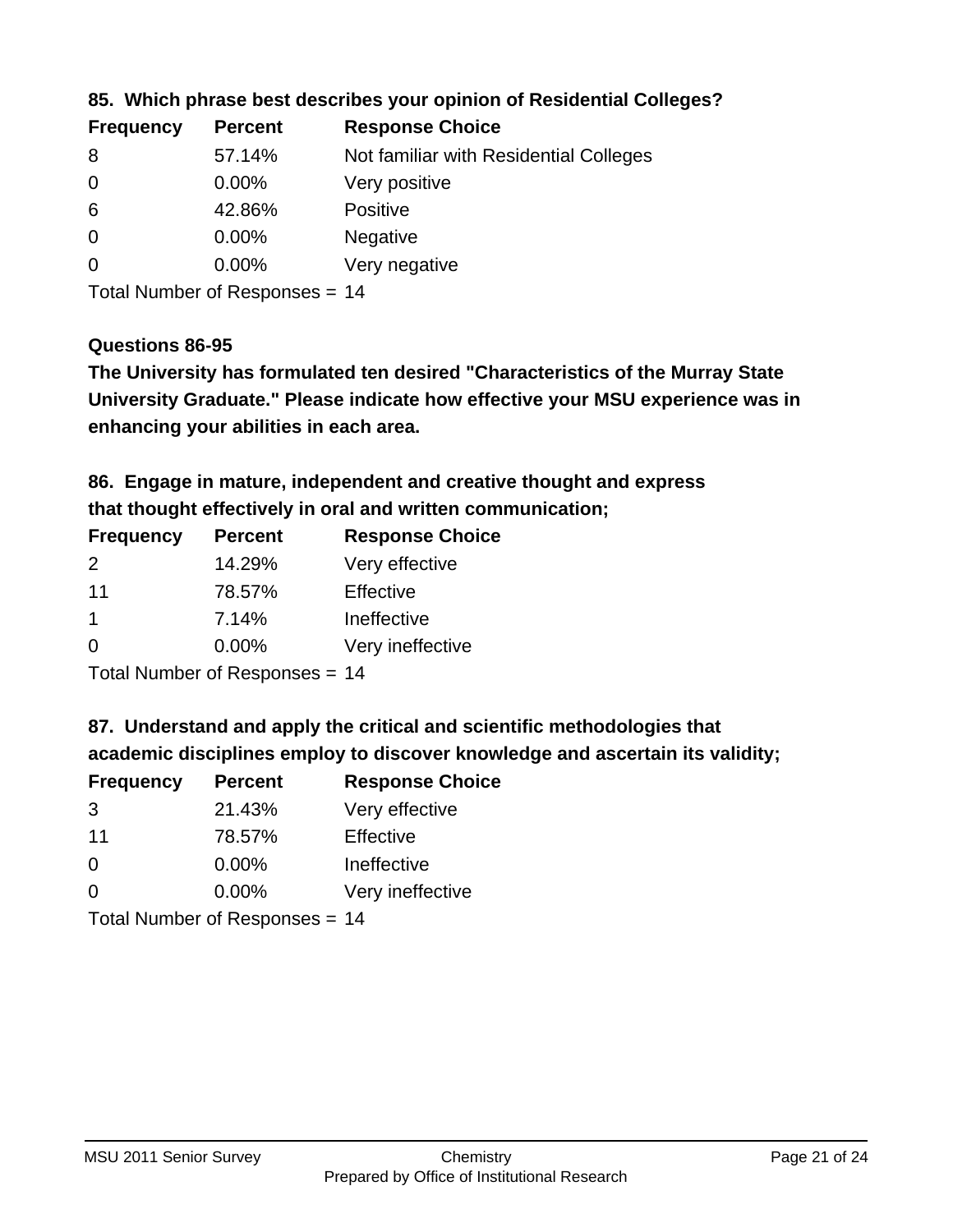# **88. Apply sound standards of information gathering, analysis and evaluation to reach logical decisions;**

| <b>Percent</b> | <b>Response Choice</b> |
|----------------|------------------------|
| 21.43%         | Very effective         |
| 71.43%         | Effective              |
| 7.14%          | Ineffective            |
| $0.00\%$       | Very ineffective       |
|                |                        |

Total Number of Responses = 14

# **89. Understand the roles and applications of science and technology in the solution of the problems of a changing world;**

| <b>Frequency</b> | <b>Percent</b> | <b>Response Choice</b> |
|------------------|----------------|------------------------|
| 2                | 14.29%         | Very effective         |
| 11               | 78.57%         | Effective              |
| -1               | 7.14%          | Ineffective            |
| $\Omega$         | 0.00%          | Very ineffective       |
|                  |                |                        |

Total Number of Responses = 14

# **90. Demonstrate a critical understanding of the world's historical, literary, philosophical, and artistic traditions;**

| <b>Frequency</b> | <b>Percent</b> | <b>Response Choice</b> |
|------------------|----------------|------------------------|
| $\Omega$         | 0.00%          | Very effective         |
| 9                | 64.29%         | Effective              |
| 3                | 21.43%         | Ineffective            |
| $\mathcal{P}$    | 14.29%         | Very ineffective       |
|                  |                |                        |

Total Number of Responses = 14

# **91. Understand the dynamics of cultural diversity, of competing economic and political systems, and of complex moral and ethical issues;**

| <b>Frequency</b>     | <b>Percent</b>                 | <b>Response Choice</b> |
|----------------------|--------------------------------|------------------------|
| $\mathbf 1$          | 7.14%                          | Very effective         |
| 8                    | 57.14%                         | Effective              |
| $\overline{4}$       | 28.57%                         | Ineffective            |
| $\blacktriangleleft$ | 7.14%                          | Very ineffective       |
|                      | Total Number of Responses = 14 |                        |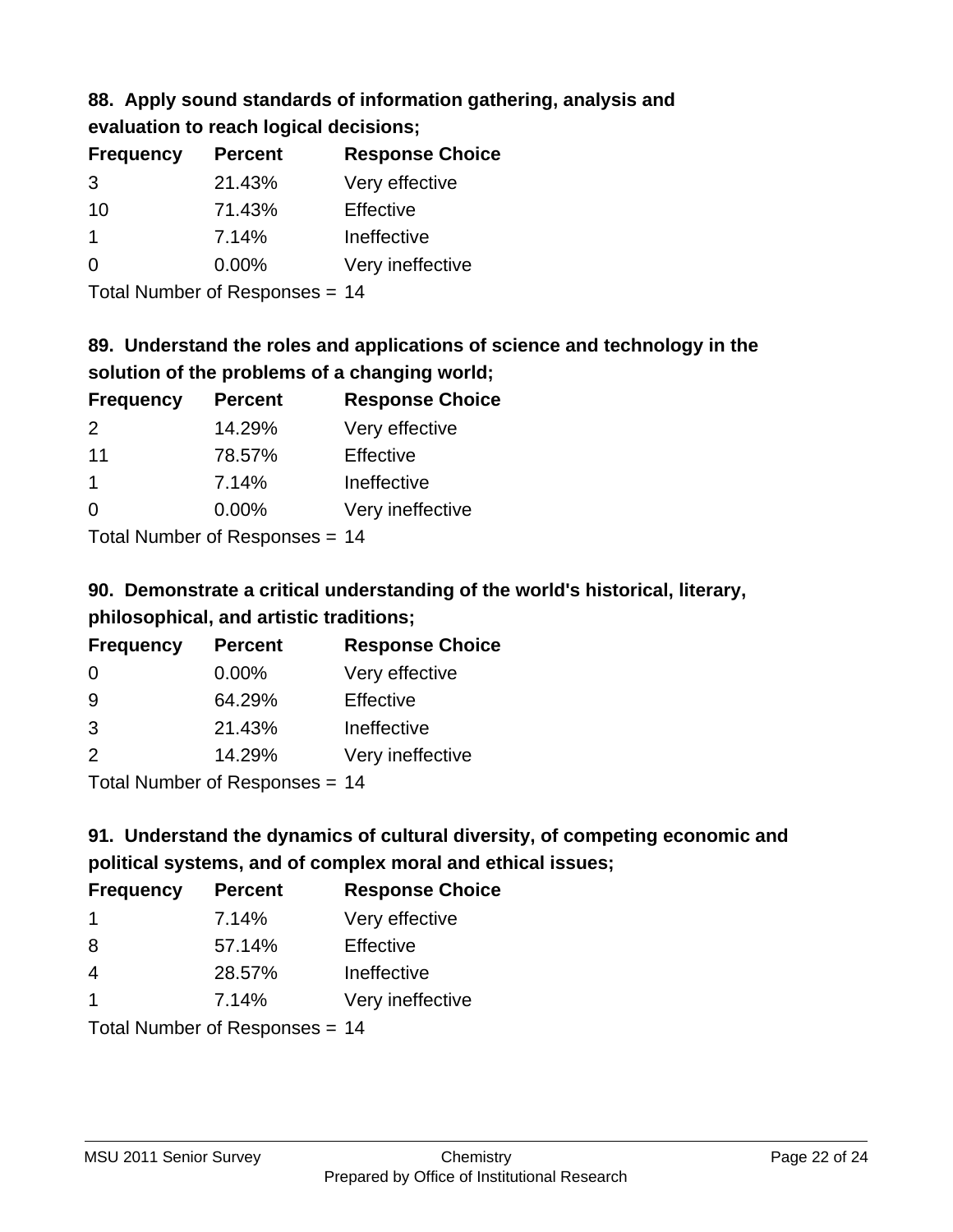# **92. Understand the nature of and engage in ethical behavior and**

**responsible citizenship;**

| <b>Frequency</b> | <b>Percent</b> | <b>Response Choice</b> |
|------------------|----------------|------------------------|
| 4                | 28.57%         | Very effective         |
| 6                | 42.86%         | Effective              |
| $\mathcal{B}$    | 21.43%         | Ineffective            |
|                  | 7.14%          | Very ineffective       |
|                  |                |                        |

Total Number of Responses = 14

# **93. Understand the importance of the behaviors necessary to maintain a healthy lifestyle;**

| <b>Frequency</b> | <b>Percent</b> | <b>Response Choice</b> |
|------------------|----------------|------------------------|
| 3                | 21.43%         | Very effective         |
| 7                | 50.00%         | Effective              |
| 3                | 21.43%         | Ineffective            |
| $\overline{1}$   | 7.14%          | Very ineffective       |
|                  |                |                        |

Total Number of Responses = 14

# **94. Demonstrate mastery of a chosen field of study; and**

| <b>Frequency</b> | <b>Percent</b> | <b>Response Choice</b> |
|------------------|----------------|------------------------|
| 4                | 30.77%         | Very effective         |
| 8                | 61.54%         | Effective              |
| $\overline{1}$   | 7.69%          | Ineffective            |
| $\Omega$         | 0.00%          | Very ineffective       |
|                  |                |                        |

Total Number of Responses = 13

# **95. Value intellectual pursuit and continuous learning in a changing world.**

| <b>Frequency</b> | <b>Percent</b> | <b>Response Choice</b> |
|------------------|----------------|------------------------|
| 4                | 28.57%         | Very effective         |
| 8                | 57.14%         | Effective              |
| 2                | 14.29%         | Ineffective            |
| $\Omega$         | 0.00%          | Very ineffective       |
|                  |                |                        |